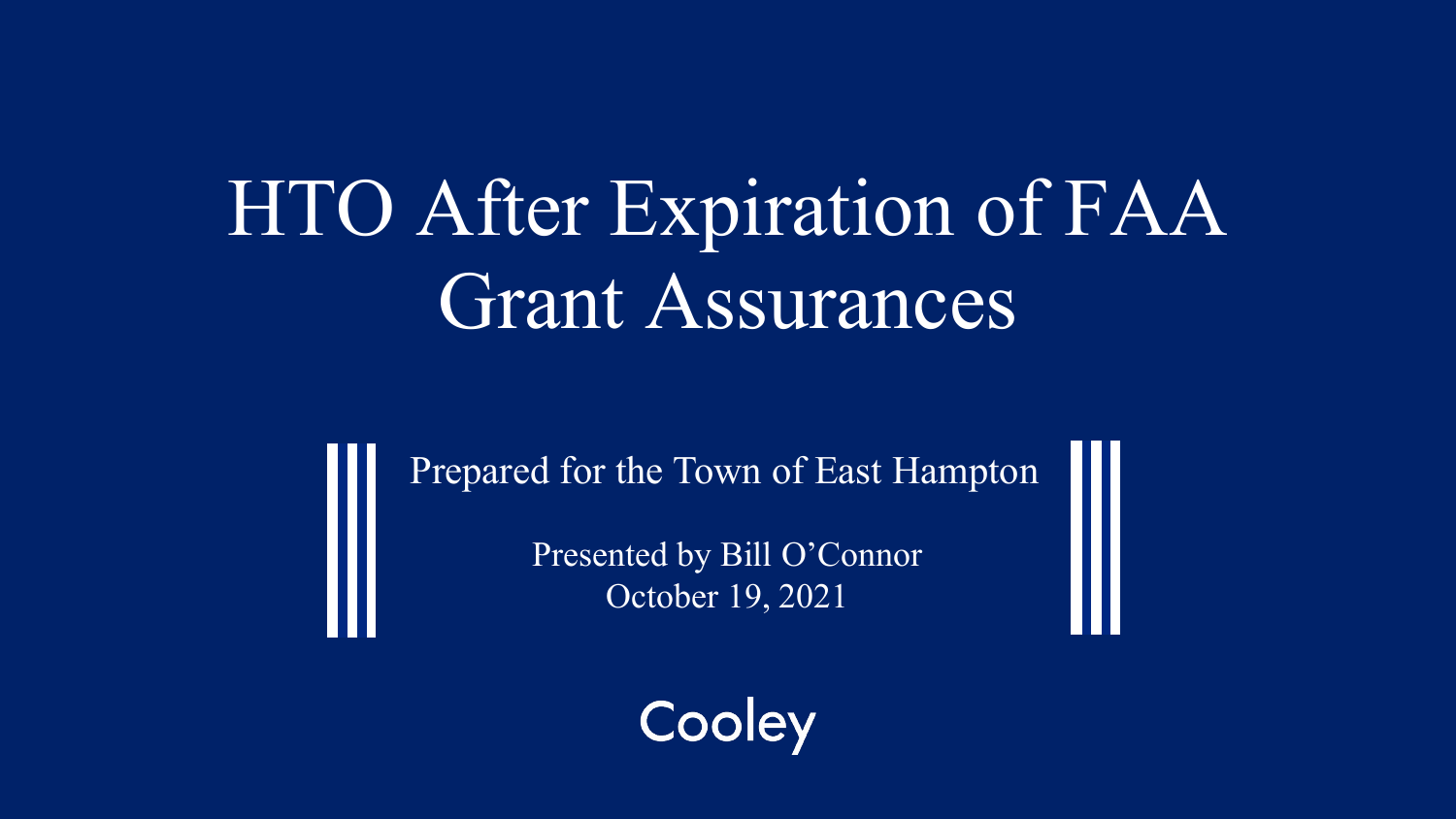#### Grant Assurances Explained

- $\blacksquare$  The Town's most recent Airport Improvement Program (AIP) grant expired on September 25, 2021
	- Acceptance of an AIP grant binds the airport to federal "grant assurances" for a specified term, usually 20 years for public airports
	- During this period, an airport must comply with federal obligations to:
		- $\blacksquare$  Remain open to the public
		- **Retain revenue for airport use only**
		- **Maintain an airport layout plan**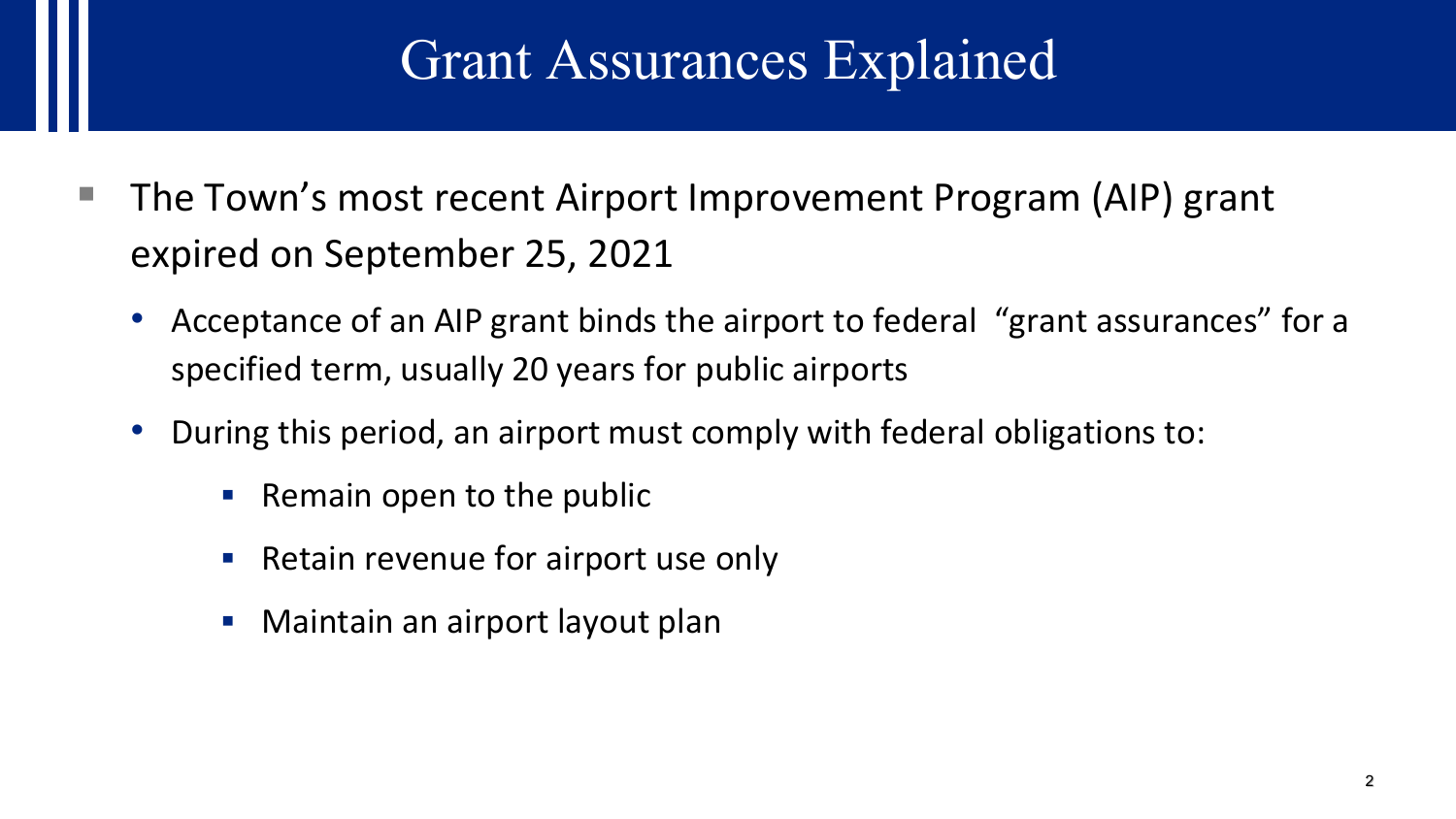#### Grant Assurances Have Expired

- The Town regained local control over the Airport upon expiration of the grants on September 26, 2021:
	- The Town may close the Airport
	- Airport revenue is not restricted
	- HTO is no longer subject to the FAA's rates and charges policy
	- The Airport may change its status to private use
- The future of HTO is now a matter of local decision making
	- State and local requirements for airports still apply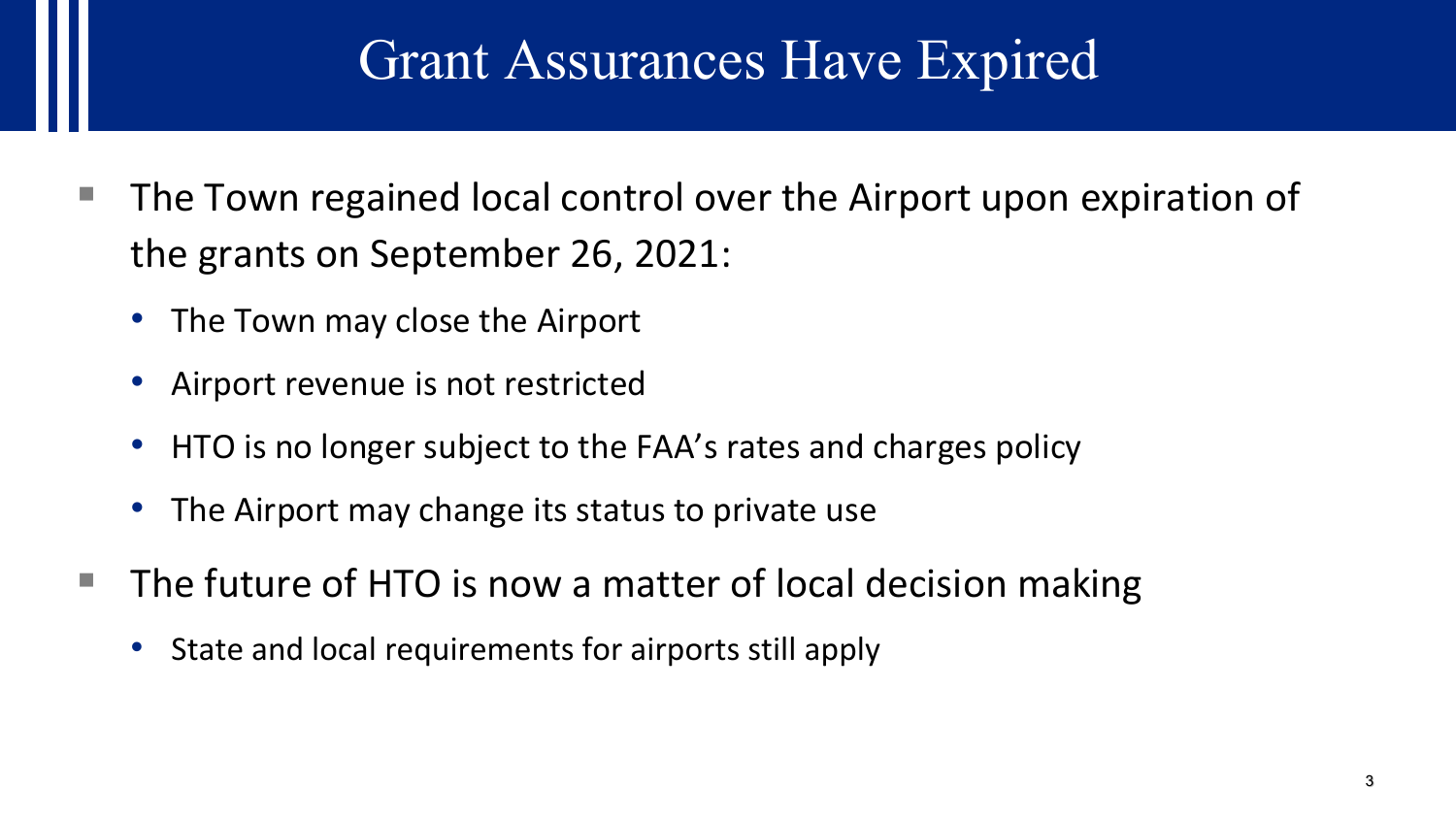# Airport Legal Background

- 2015 Airport Use Restrictions
	- *Friends of the E. Hampton Airport, Inc. v. Town of E. Hampton*
- $\blacksquare$  Part 161 insufficient to address the Town's goals
- Legislative efforts in Congress
- $\blacksquare$  FAA consultation in 2020 and 2021 to determine legal options
- 2021 Airport Re-envisioning Project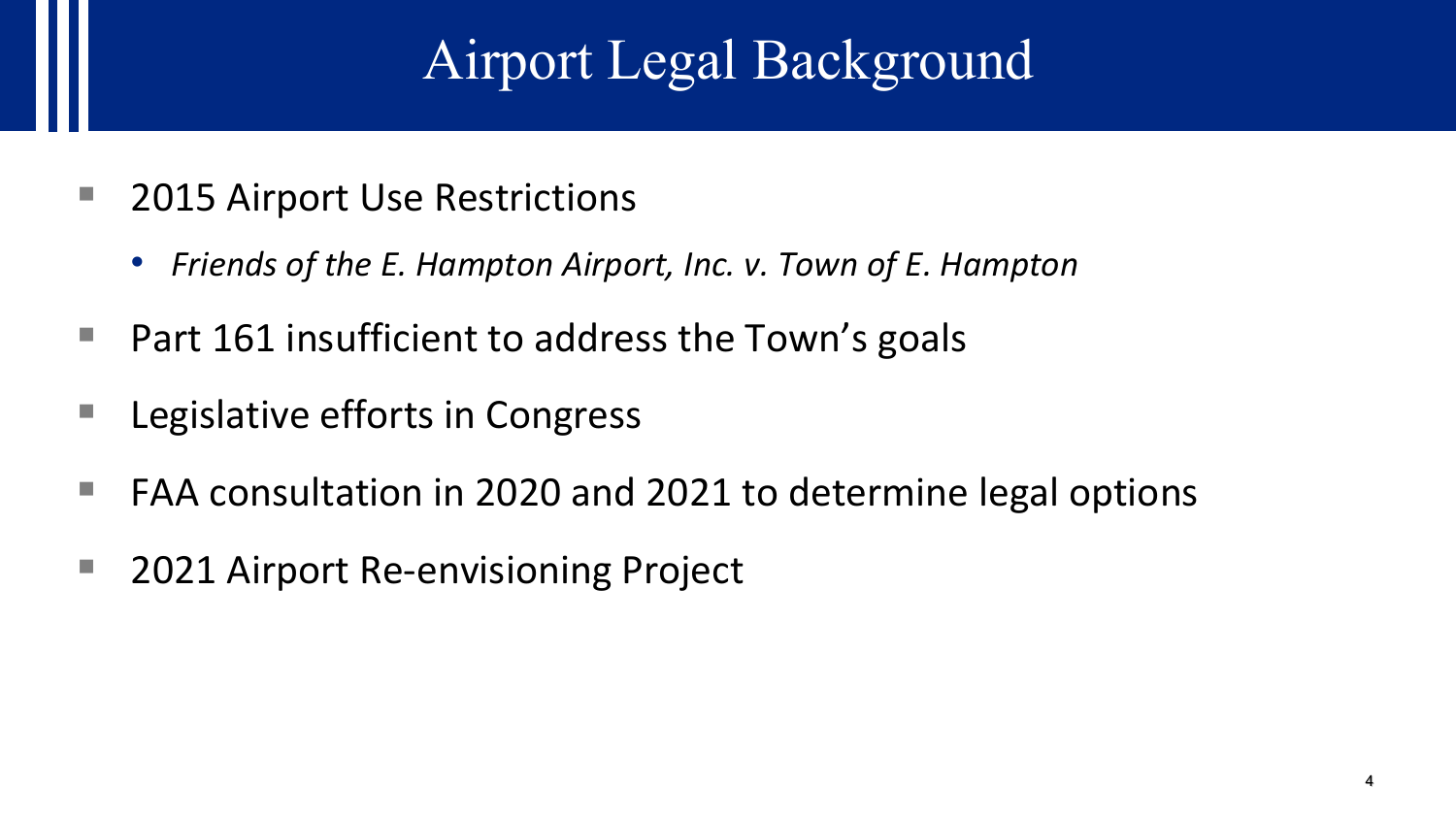#### Re-envisioning Project Overview

- Seven Town Board Work Sessions in 2021:
	- May 11
		- Cooley Airport Legal Update
		- **HMMH Review of Operations and Complaints in 2019 and 2020**
		- **HR&A Economic Impact Analysis for HTO**
		- **Rigano LLC Update on Airport Superfund Site Report**
	- July 6
		- **HMMH Summer Jet Traffic Addendum for 2020**
		- Air Quality Report by Don J. Wuebbles, Ph.D.

| May                     |               |              |       |             |    |          |  |  |  |
|-------------------------|---------------|--------------|-------|-------------|----|----------|--|--|--|
| s                       | м             | Œ.           | w     | T.          |    | s        |  |  |  |
|                         |               |              |       |             |    |          |  |  |  |
| $\overline{\mathbf{2}}$ |               | 4            |       | $5 \quad 6$ |    | <b>B</b> |  |  |  |
| 9                       | 10            | $\mathbf{u}$ |       |             | 14 | 15       |  |  |  |
| $16 -$                  | 17            | 18           | -19   | 20          | 21 | 22       |  |  |  |
|                         | $23 \quad 24$ |              | 25 26 | 27          | 28 | 29       |  |  |  |
| 30                      | 31            |              |       |             |    |          |  |  |  |

|    |    |    | June |    |    |    |
|----|----|----|------|----|----|----|
| s  | м  |    | w    | т  |    | s  |
|    |    | 1  | 2    | 3  | 4  | 5  |
| 6  | 7  | 8  | 9    | 10 | π  | 12 |
| 13 | 14 | 15 | 16   | 17 | 18 | 19 |
| 20 | 21 | 22 | 23   | 24 | 25 | 26 |
| 27 | 28 | 29 | 30   |    |    |    |
|    |    |    | July |    |    |    |
| s  | м  |    | w    |    | F  | s  |

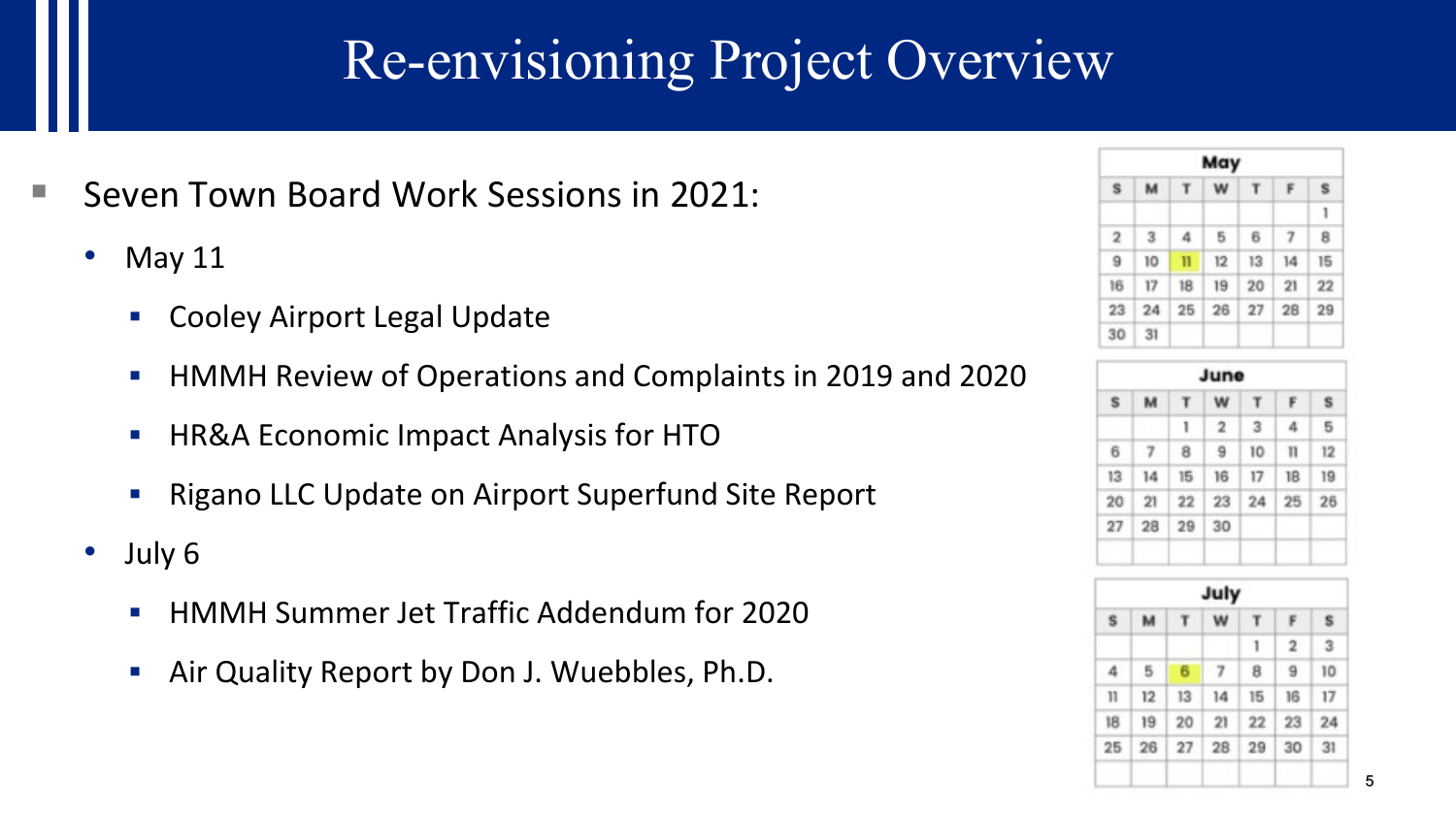#### Re-envisioning Project Overview

- August 3
	- East Hampton Airport Environmental Conditions, Planning & Zoning (Liquori/Flinker)
- August 17
	- **East Hampton Airport Overview of Public Participation** Process (Liquori/Flinker)
- September 7
	- **HMMH Feasibility Study for the Diversion of Airport Operations** at East Hampton Airport
- October 12
	- **•** Public Engagement Process Summary (Liquori/Flinker)
- October 19
	- Cooley Airport Legal Update <sup>6</sup>

|    |                |    | <b>August</b>  |                |    |    |
|----|----------------|----|----------------|----------------|----|----|
| s  | M              | T  | W              | T              | F  | ŝ  |
| 1  | $\overline{2}$ | 3  | 4              | 5              | 6  | 7  |
| 8  | 9              | 10 | 11             | 12             | 13 | 14 |
| 15 | 16             | 17 | 18             | 19             | 20 | 21 |
| 22 | 23             | 24 | 25             | 26             | 27 | 28 |
| 29 | 30             | 31 |                |                |    |    |
|    |                |    |                | September      |    |    |
| s  | M              | т  | w              | т              | F  | s  |
|    |                |    | ı              | $\overline{2}$ | 3  | 4  |
| 5  | 6              | 7  | 8              | 9              | 10 | Ħ  |
| 12 | 13             | 14 | 15             | 16             | 17 | 18 |
| 19 | 20             | 21 | 22             | 23             | 24 | 25 |
| 26 | 27             | 28 | 29             | 30             |    |    |
|    |                |    | <b>October</b> |                |    |    |
| s  | M              | т  | w              | T              | F  | s  |
|    |                |    |                |                | ī  | 2  |
| 3  | 4              | 5  | 6              | $\overline{z}$ | 8  | 9  |
| 10 | $\mathbf{1}$   | 12 | 13             | 14             | 15 | 16 |
| 17 | 18             | 19 | 20             | 21             | 22 | 23 |
| 24 | 25             | 26 | 27             | 28             | 29 | 30 |
| 31 |                |    |                |                |    |    |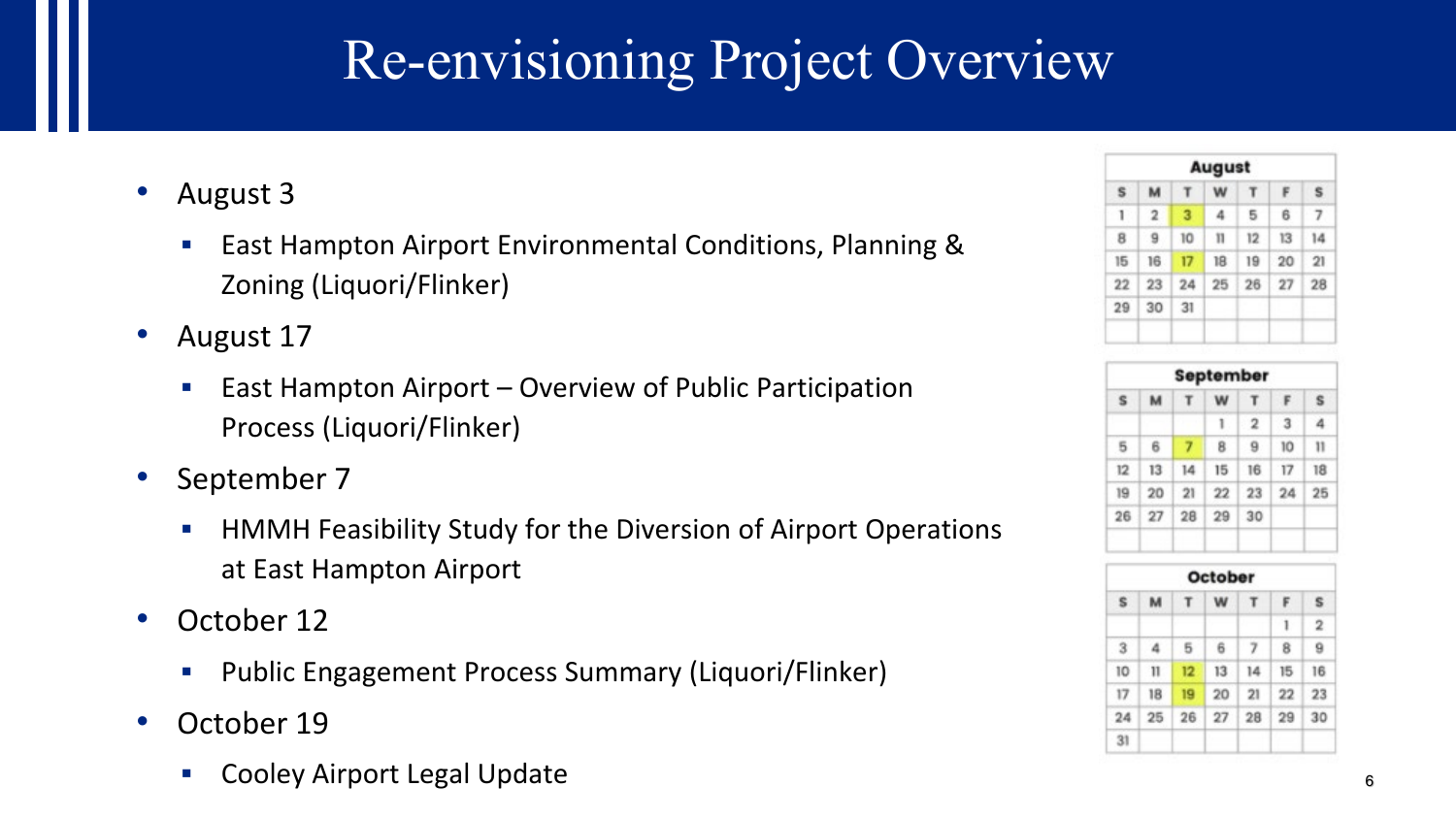#### Re-envisioning Project Overview

- Four Public Listening Workshops in 2021
	- September 9
	- September 10
	- **September 13**
	- **September 20**

| s  | M  | т  | w  | т              | F  | Ś. |
|----|----|----|----|----------------|----|----|
|    |    |    | 1  | $\overline{2}$ | 3  | 4  |
| 5  | 6  | 7  | 8  | 9              | 10 | 11 |
| 12 | 13 | 14 | 15 | 16             | 17 | 18 |
| 19 | 20 | 21 | 22 | 23             | 24 | 25 |
| 26 | 27 | 28 | 29 | 30             |    |    |

- Consistent public engagement at Town Board Work Sessions
- Written comments received on a number of topics
- Airport user survey completed during 2021 Summer Season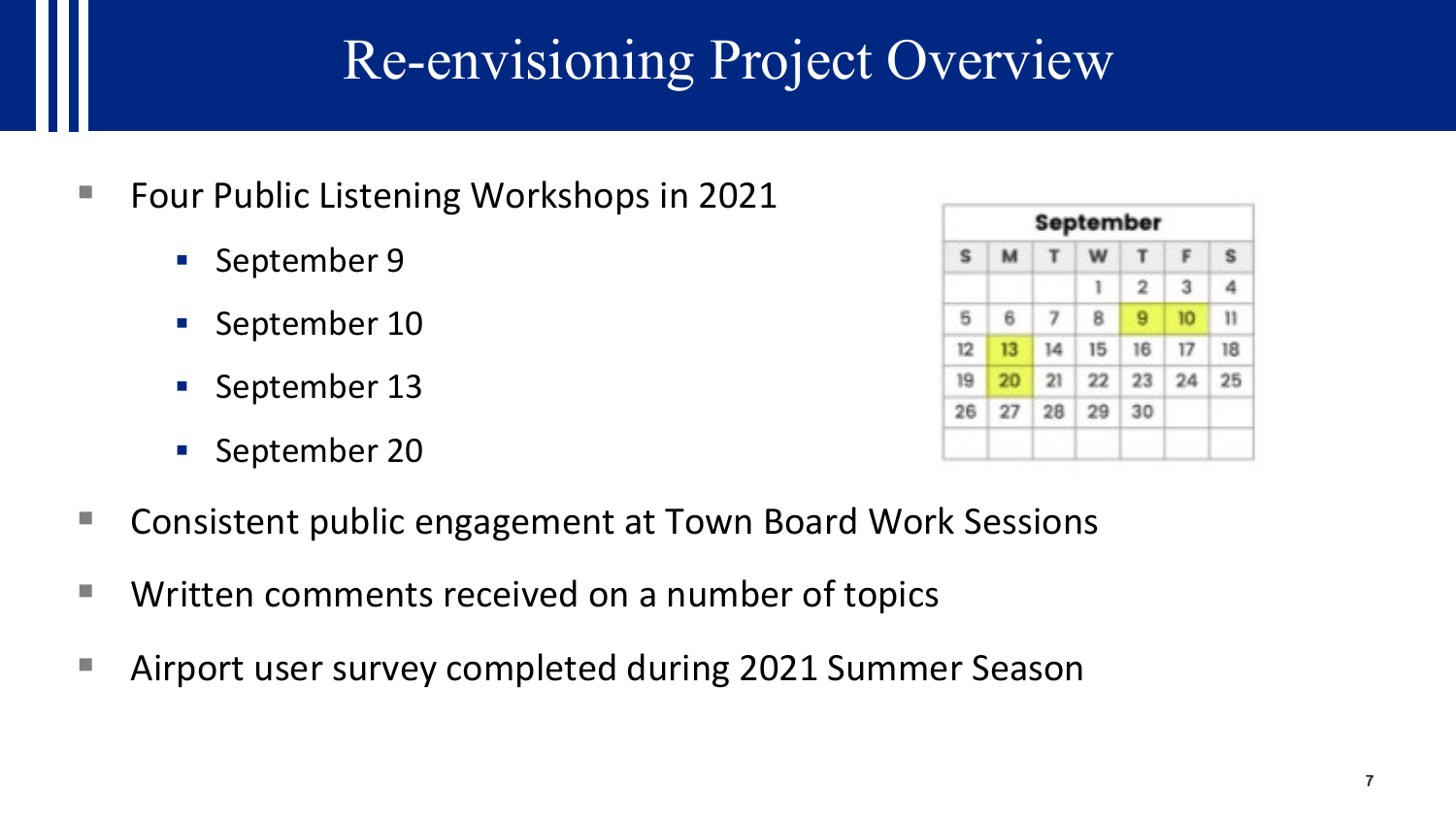### Legal Considerations and Options

- $\blacksquare$  HTO may now legally close after the grants expired on September 26, 2021
- FAA letter dated November 6, 2020 regarding the Town's options:
	- 1. Negotiation of an agreement for mandatory restrictions on aircraft operators per Part 161;
	- 2. Closure of the airport after the grant assurances expire and the reopening of the airport;
	- 3. Complete closure of the airport; or
	- 4. Continue to operate the airport as a public use airport (*status quo*).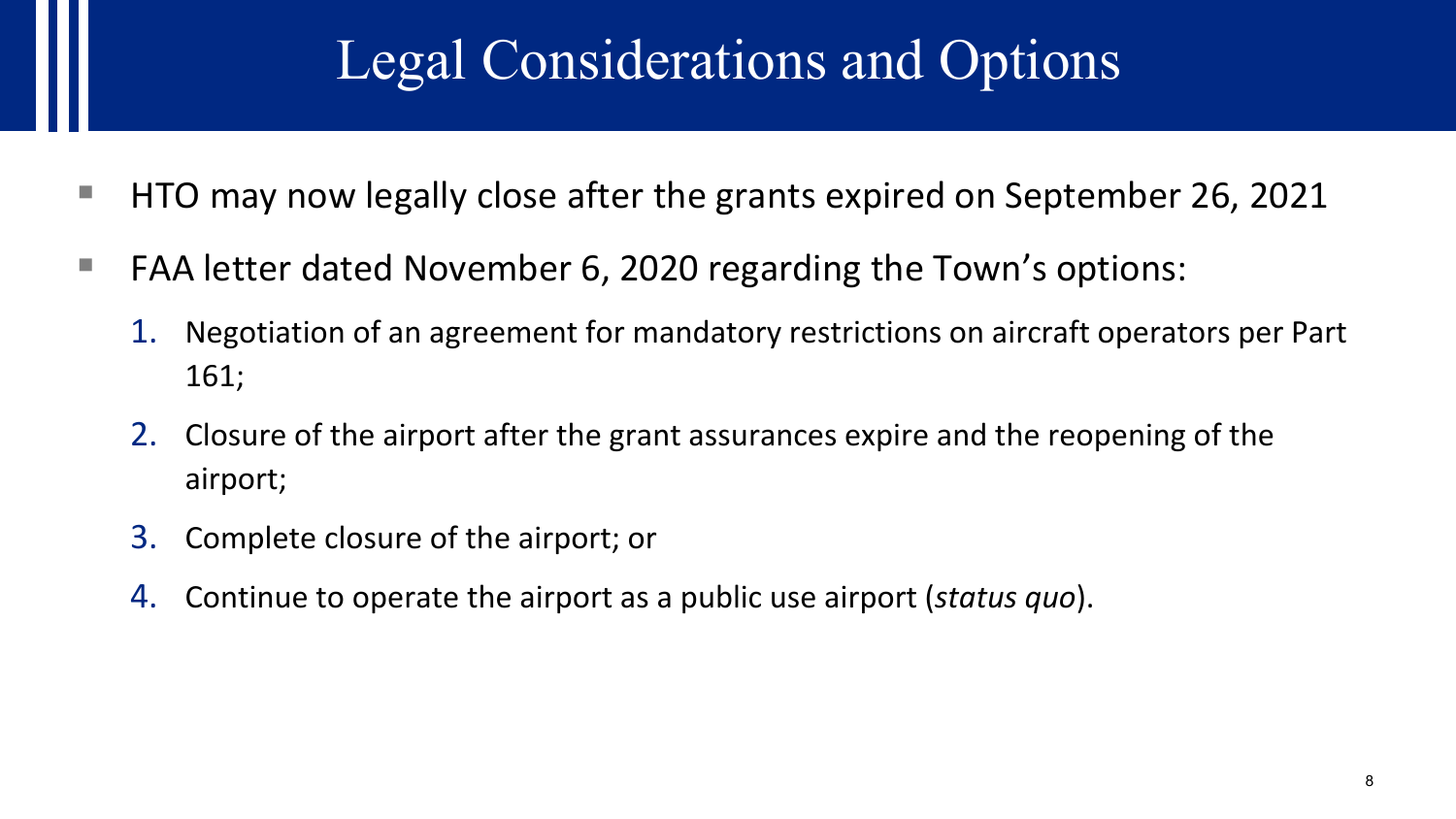# Legal Considerations (Option 1)

- 1. Negotiation of an agreement for mandatory restrictions on aircraft operators per Part 161
	- Airport noise and access restrictions at public use airports may be agreed to by all users or certain types of users (*e.g.*, helicopter, seaplane and jet charter companies)
	- However, "new entrants who are not notified may not be subject to the restrictions"
		- FAA letter dated November 6, 2020
	- No aircraft operator has ever negotiated an agreement for mandatory restrictions at HTO with the Town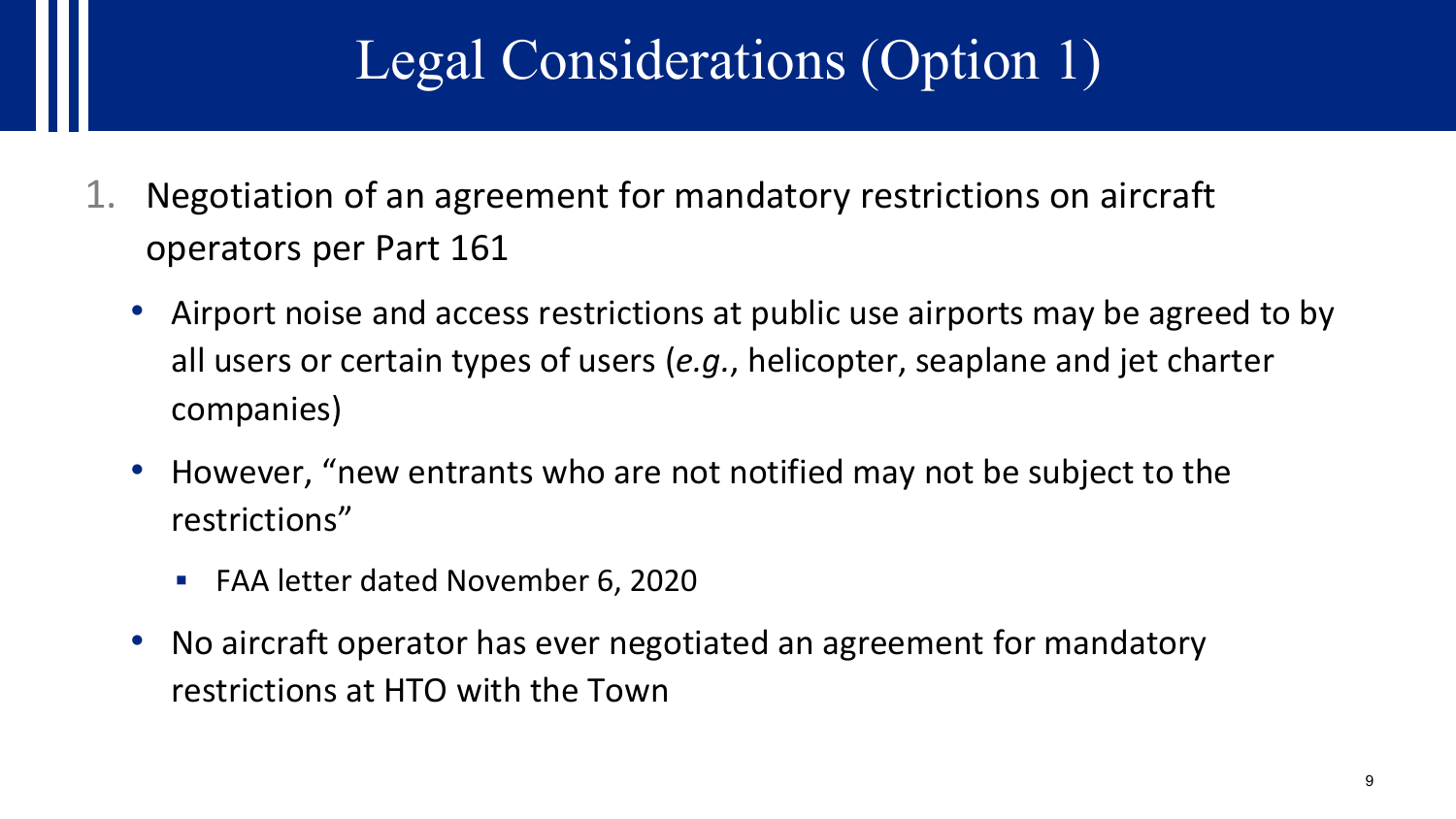#### Legal Considerations (Option 2)

- 2. Closure of the airport after the grant assurances expire and the reopening of the airport
	- "Option 2 considers that the federal grant assurances will expire after September 26, 2021 at which time the federal obligation to keep the airport open expires. The Town can close the airport, use the remaining funds in the airport account as it desires, dispose of the land, or not. The remaining FAA obligations, such as Exclusive Rights, Revenue Use, Civil Rights, are extinguished upon closure. The Town of East Hampton can then choose to change the use of the airport from public to private use."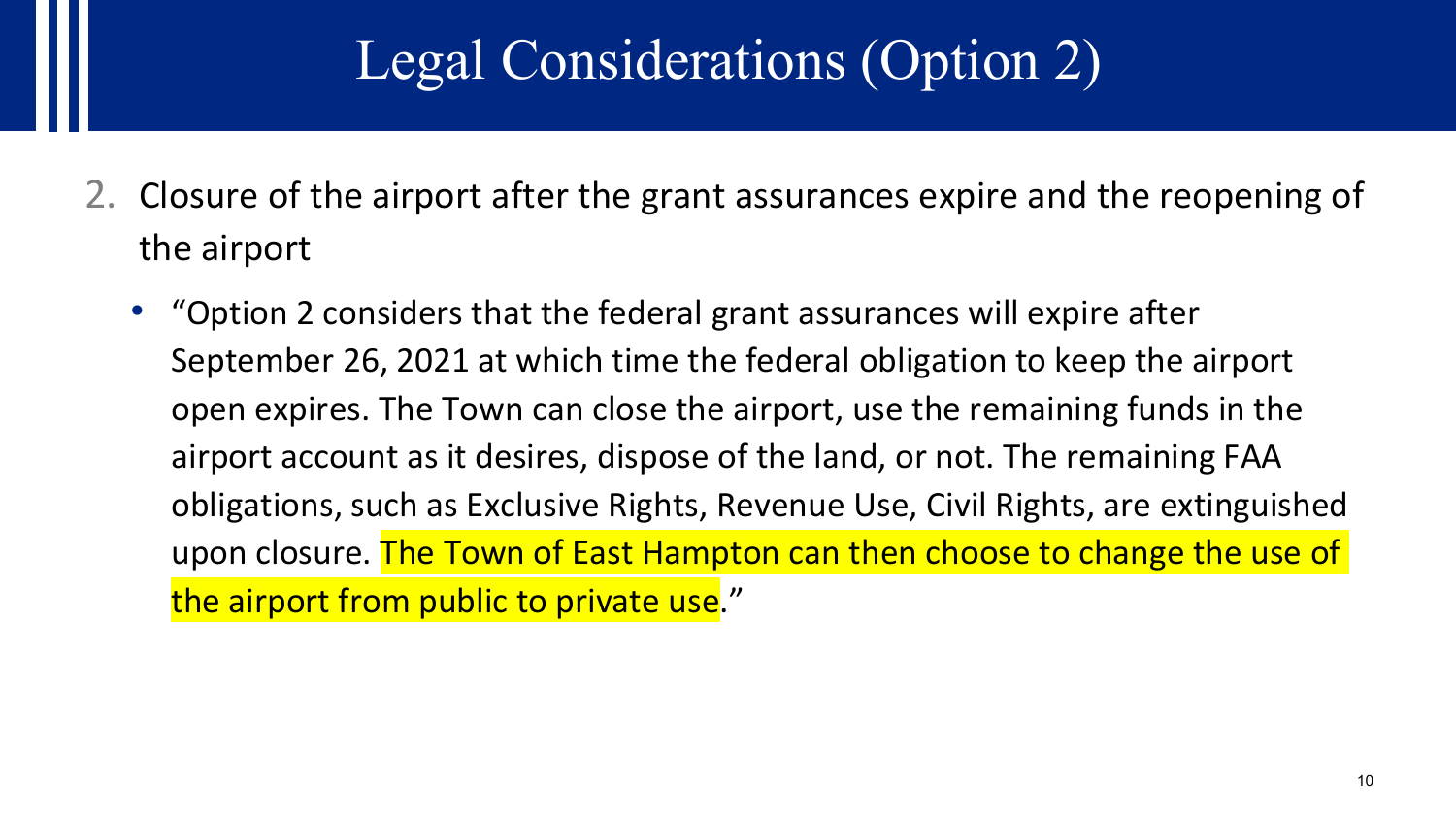## Legal Considerations (Option 2)

- 2. Closure of the airport after the grant assurances expire and the reopening of the airport
	- "[Under Option 2], The Town could also re-open as a traditional public-use airport or as a private-use airport made available to others by the Town through authorized rights or by requiring prior permission. A private-use airport would not be eligible for inclusion in the NPIAS or FAA funding. The Town would still need to comply with New York State private-use airport requirements and standards."
	- NPIAS = National Plan of Integrated Airport Systems
	- Consideration of state and local processes for establishment of private airports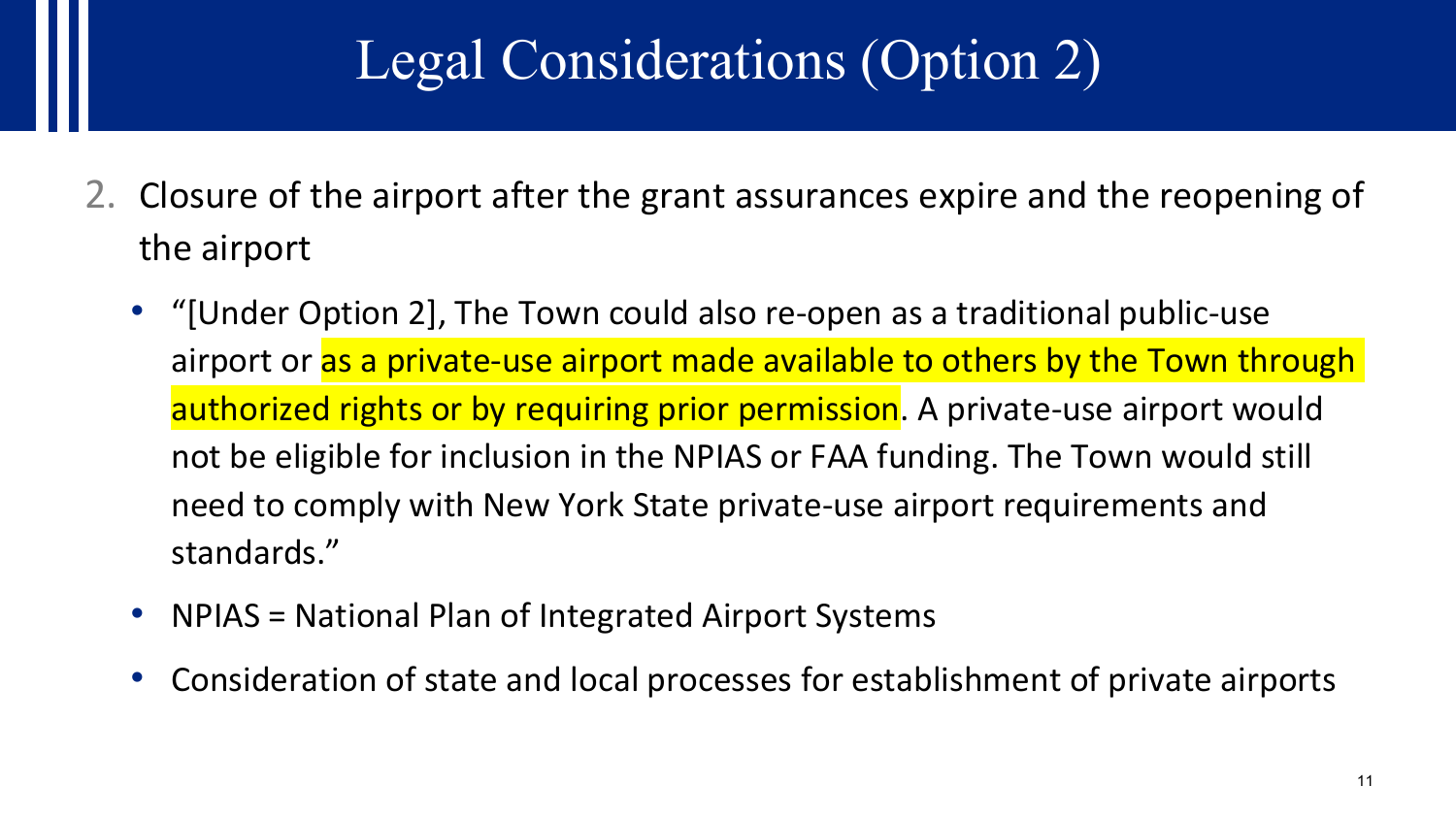### Legal Considerations (Option 3)

- 3. Complete closure of the airport after the grant assurances expire
	- "Option 3 is for the Town to close the airport completely. This would require notice pursuant to Part 157. There may also be state and local requirements with which the Town would have to comply"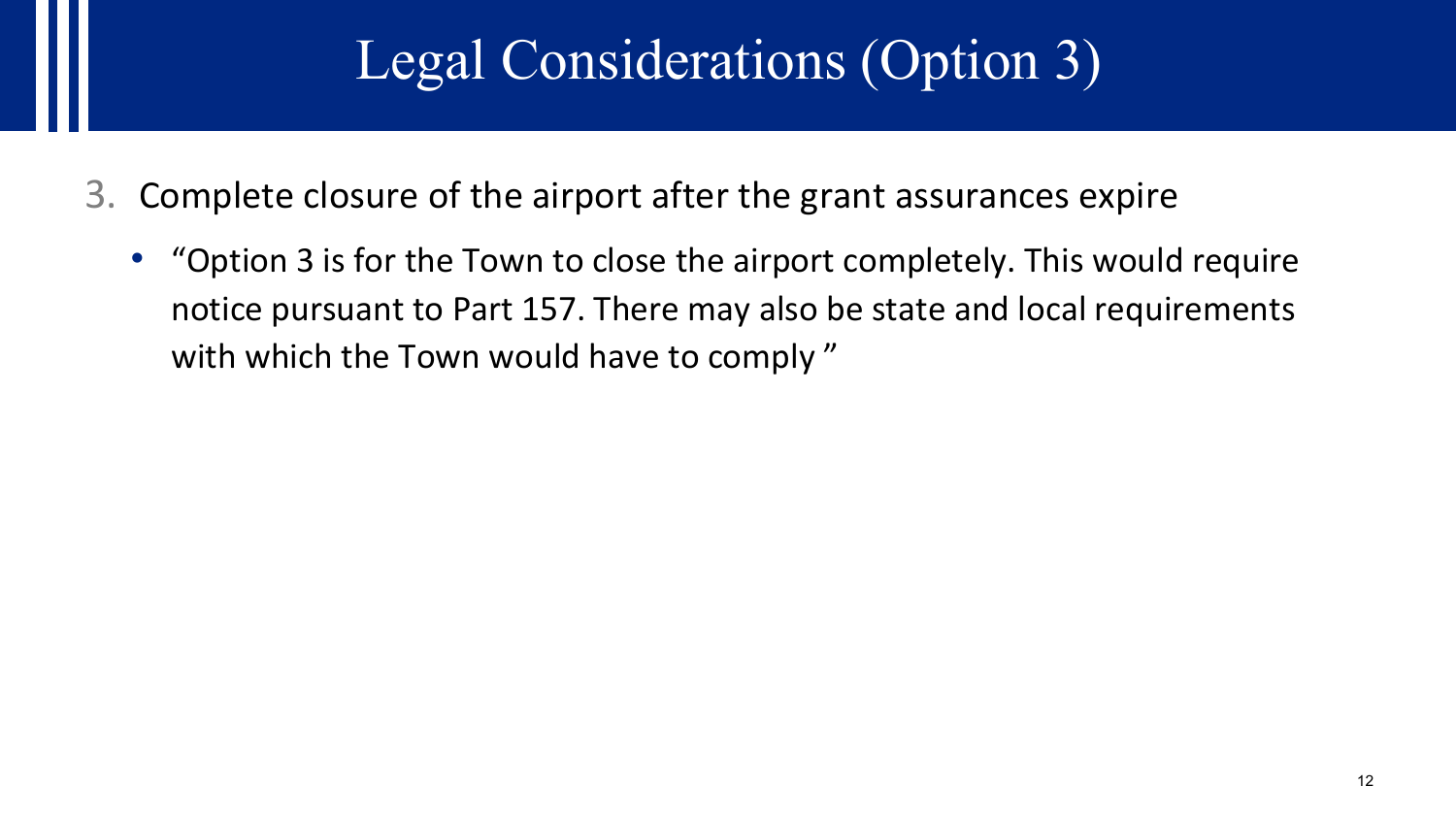### Process to Close HTO

- Options 2 and 3 require closure even if the airport reopens under Option 2
	- Step 1 provide prior notice to the FAA on Form 7840-1 to deactivate the Airport pursuant to 14 C.F.R. § 157.3(c), (e)
	- Step 2 the Airport will be deactivated 30-days. 14 C.F.R. § 157.5(b)(2)
	- Step 3 15 days after the expiration of the 30-day period, confirm completion of the deactivation with the FAA. 14 C.F.R. § 157.9
- Timing considerations for closure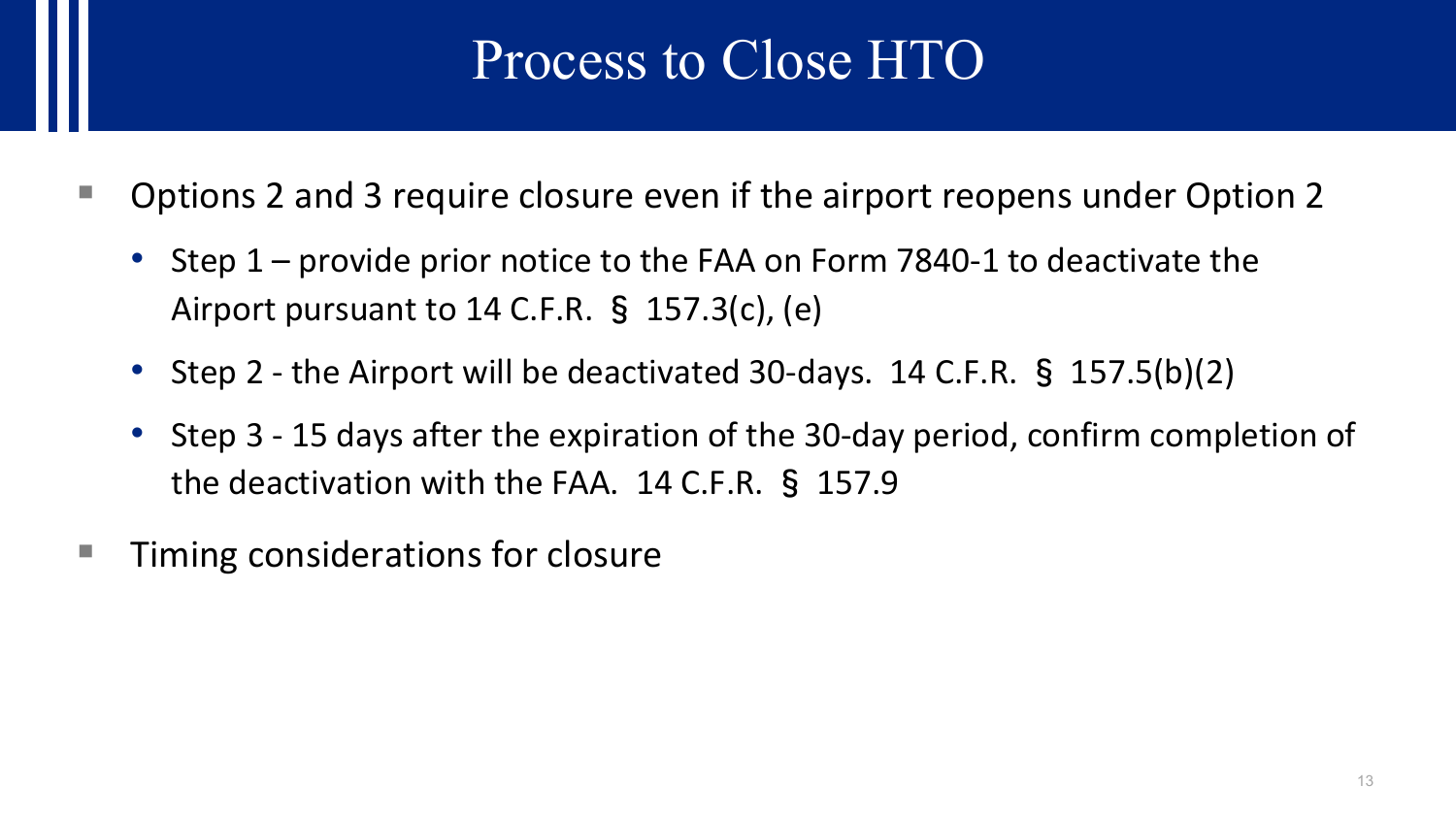#### Process to Reopen

- Under Option 2, the Town can change the use of the airport from public use to private use and implement restrictions
	- Step 1 close HTO to all aircraft operations (duration TBD)
	- Step 2 implement system of authorized rights or prior permissions at HTO
	- Step 3 re-open the Airport as a private-use airport
- The Town may coordinate modifications to the Airport during temporary closure period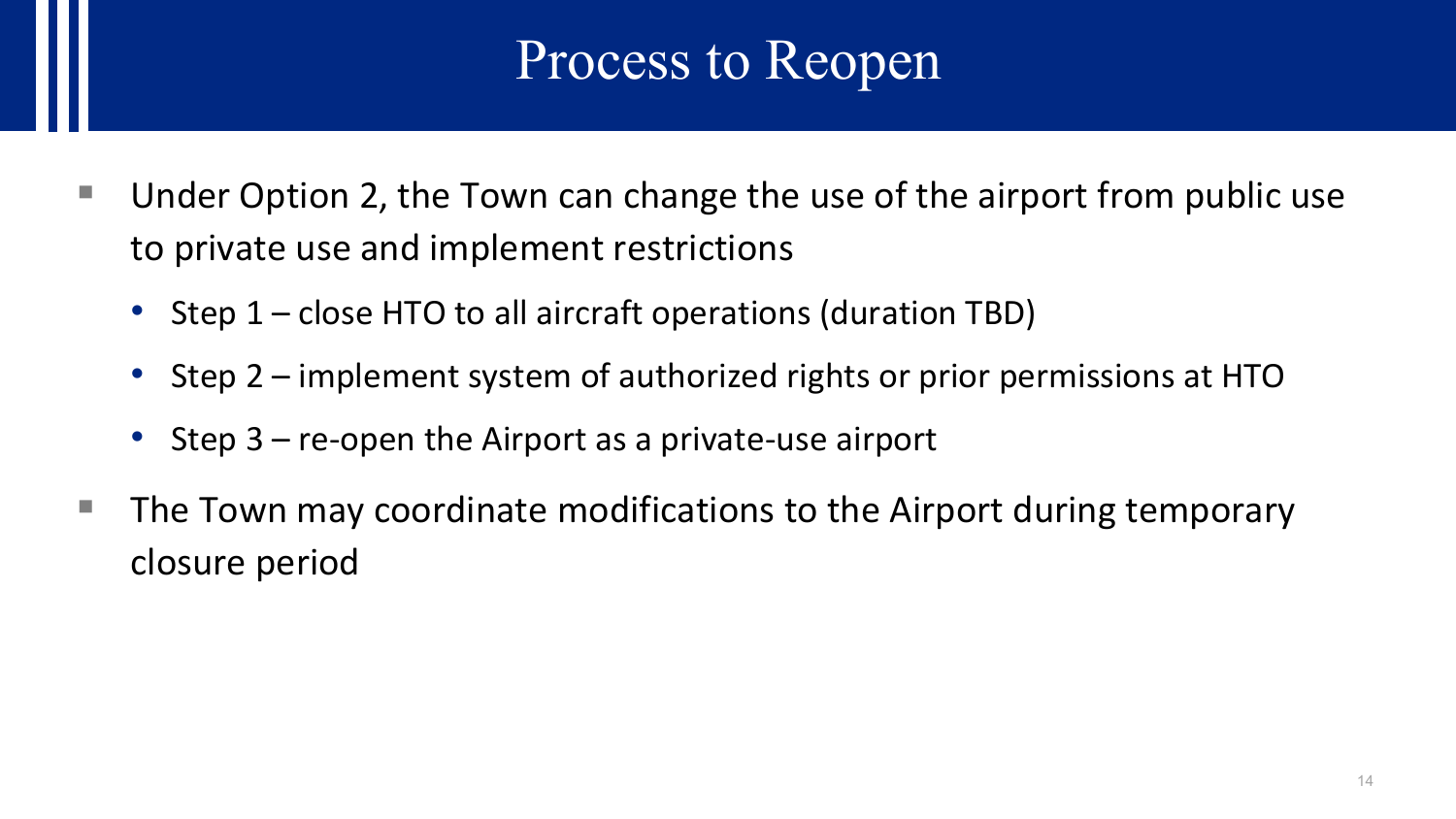#### Prior Permission Required

- The FAA defines Prior Permission Required ("PPR") as "prior permission required to have full operational use of a runway, taxiway, apron, or airport facility/service."
- $\blacksquare$  PPR offers flexibility to grant, remove, and revise permissions at a privateuse airport
- **Permissions can include authorized rights for certain users and/or managed** permissions under a plan administered by the Town
- $\blacksquare$  PPR can define aircraft operations for which permission will not be granted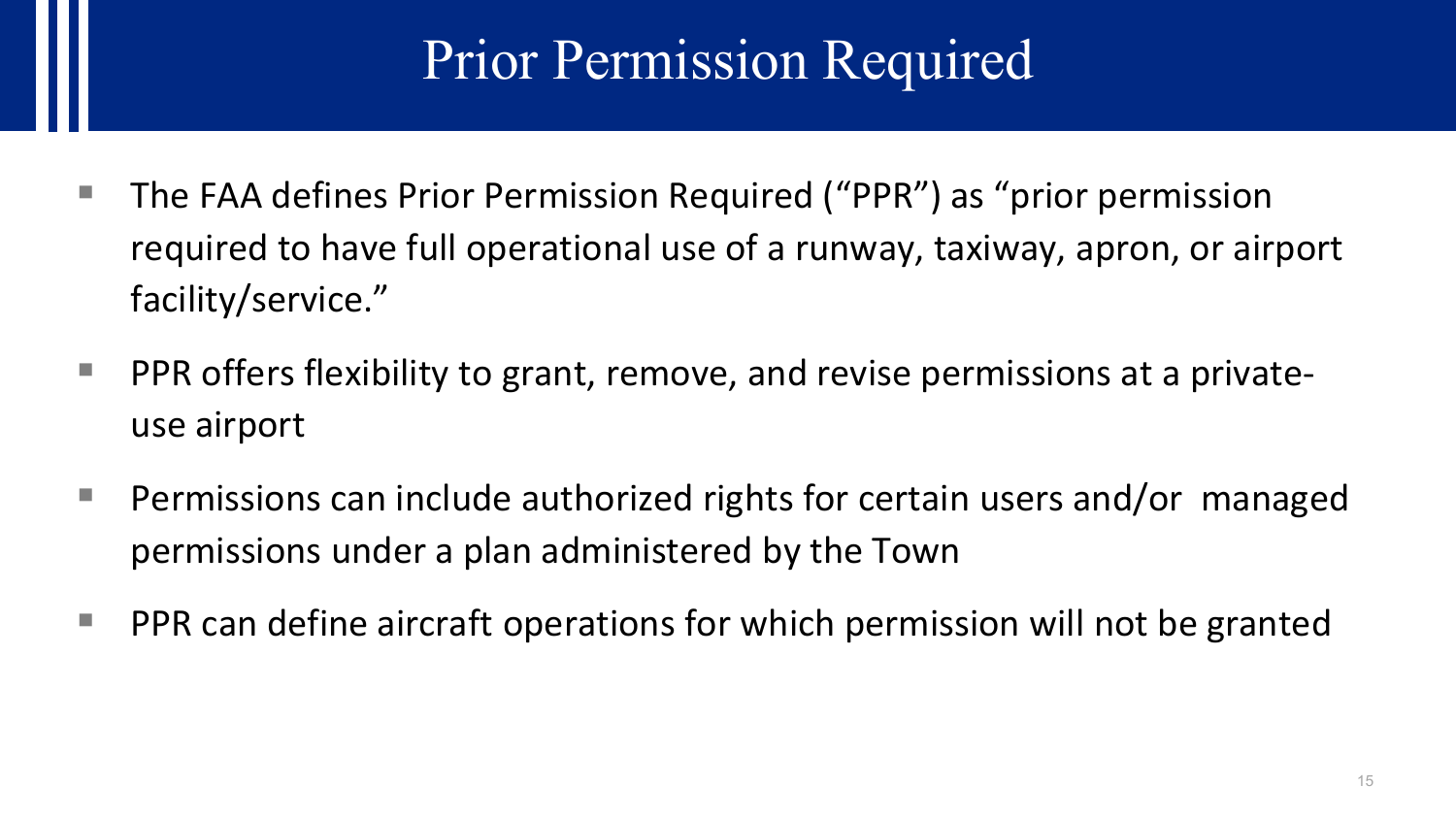## Prior Permission Required – Montauk Airport

- For example, Montauk Airport appears to have the ability to require :
	- Prior permission for all jets and helicopters
	- Permission will not be granted for helicopter operations from sunset to sunrise
- Montauk Airport is a privately owned, public-use airport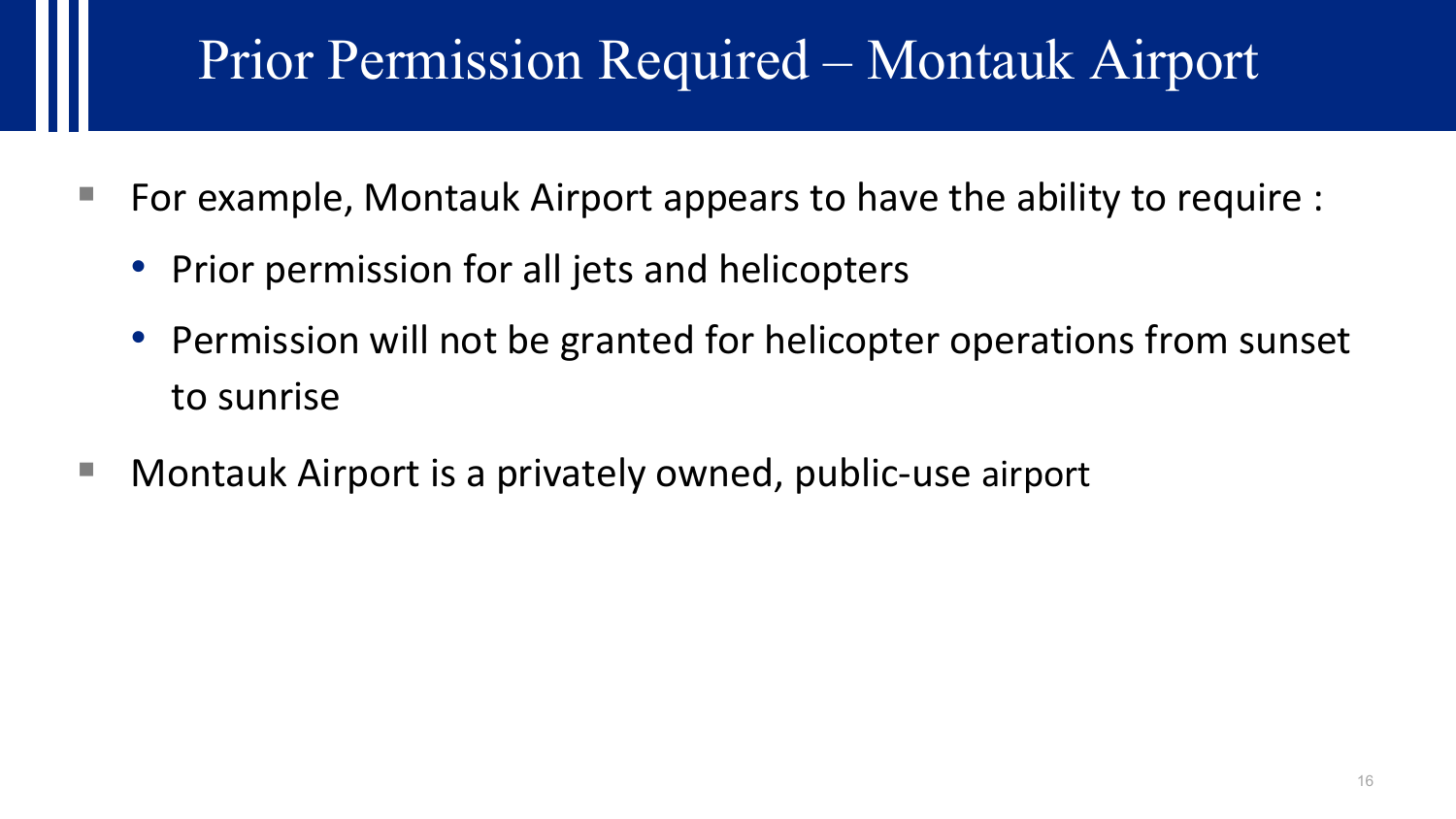### Substantive Rules Under PPR

- $\blacksquare$  If the Town chooses to reopen the airport as a private-use airport, the Town will need to set specific policies for permissions to use HTO, including:
	- Substantive rules regarding permitted uses
	- Trial periods
	- Enforcement mechanisms
	- Amending the rules and permissions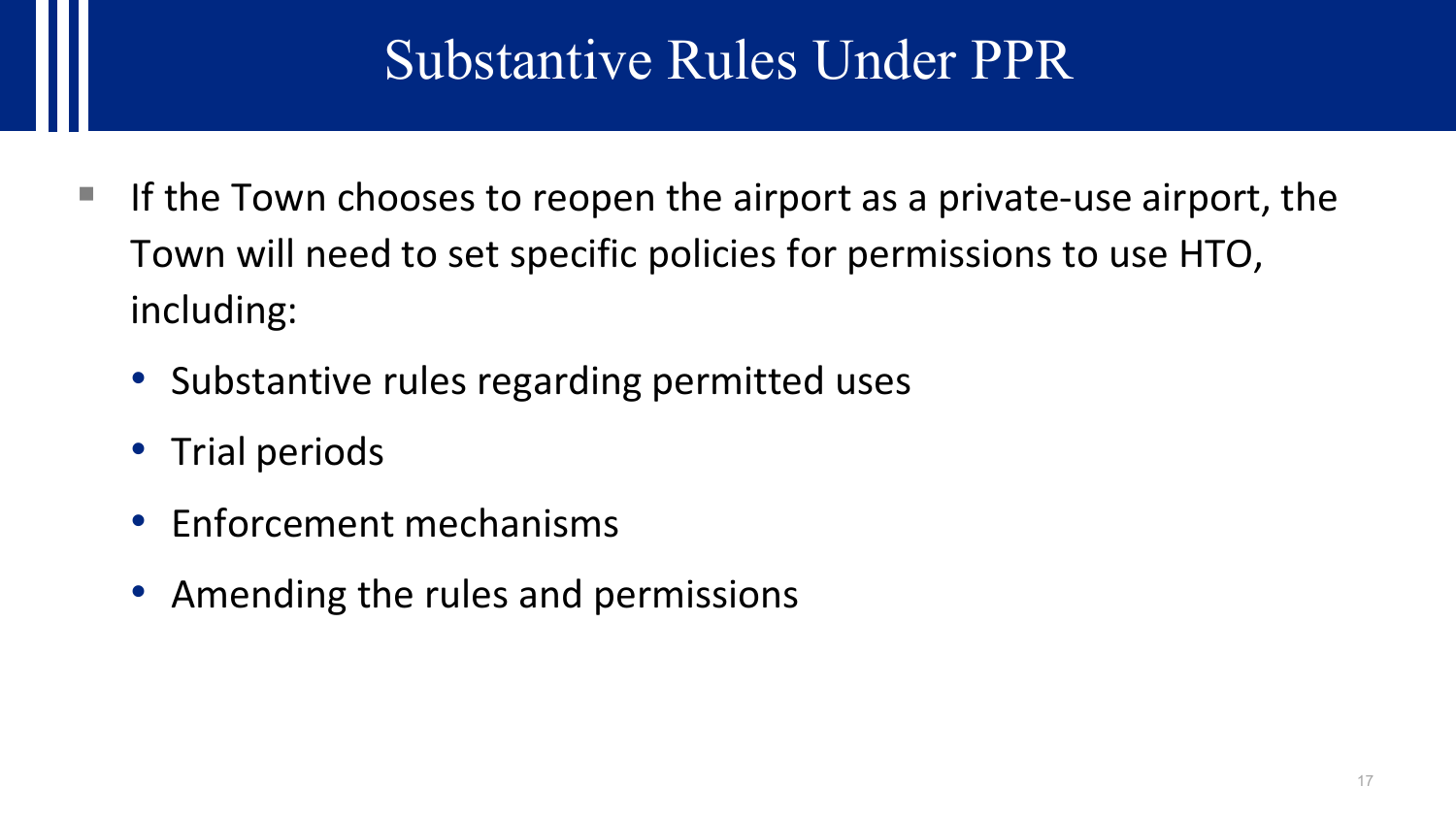#### Substantive Rules Under PPR

- A PPR framework allows for increase local control and the ability to make changes if needed
- $\blacksquare$  The Town can establish initial PPR policy goals based on the Reenvisioning Project feedback and consultant studies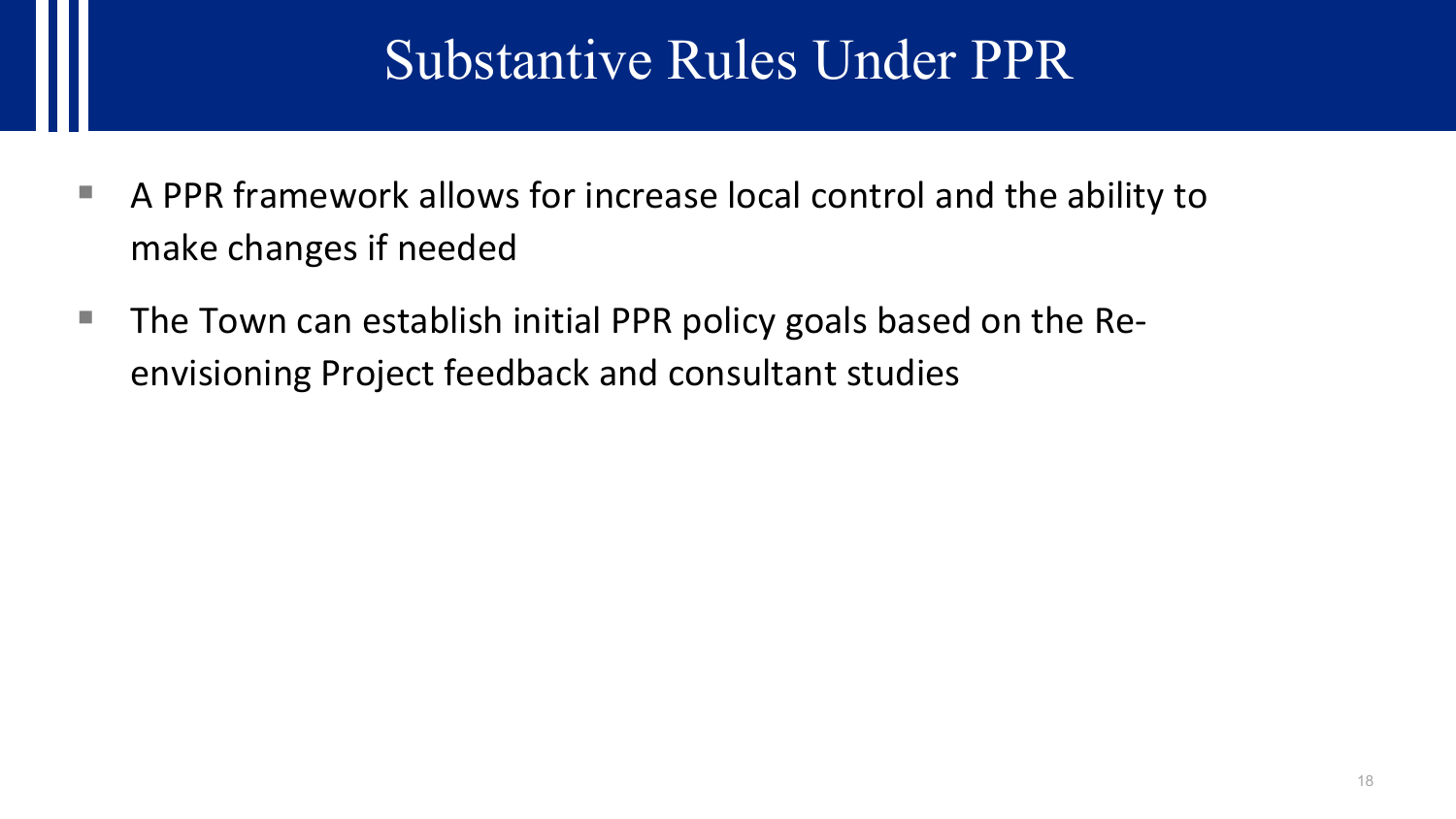### Options for Substantive Rules

- The following are examples of possible Town policies:
	- Implement curfews with enhanced weekend hours
	- Reduce runway length
	- Provide authorized rights for small general aviation aircraft
	- Restrict or create limits on airport use by commercial users (quotas, slots, rationing, lottery, etc.)
	- Refuse permission for certain incompatible aircraft
	- Limit FBO hours
	- Address Special VFR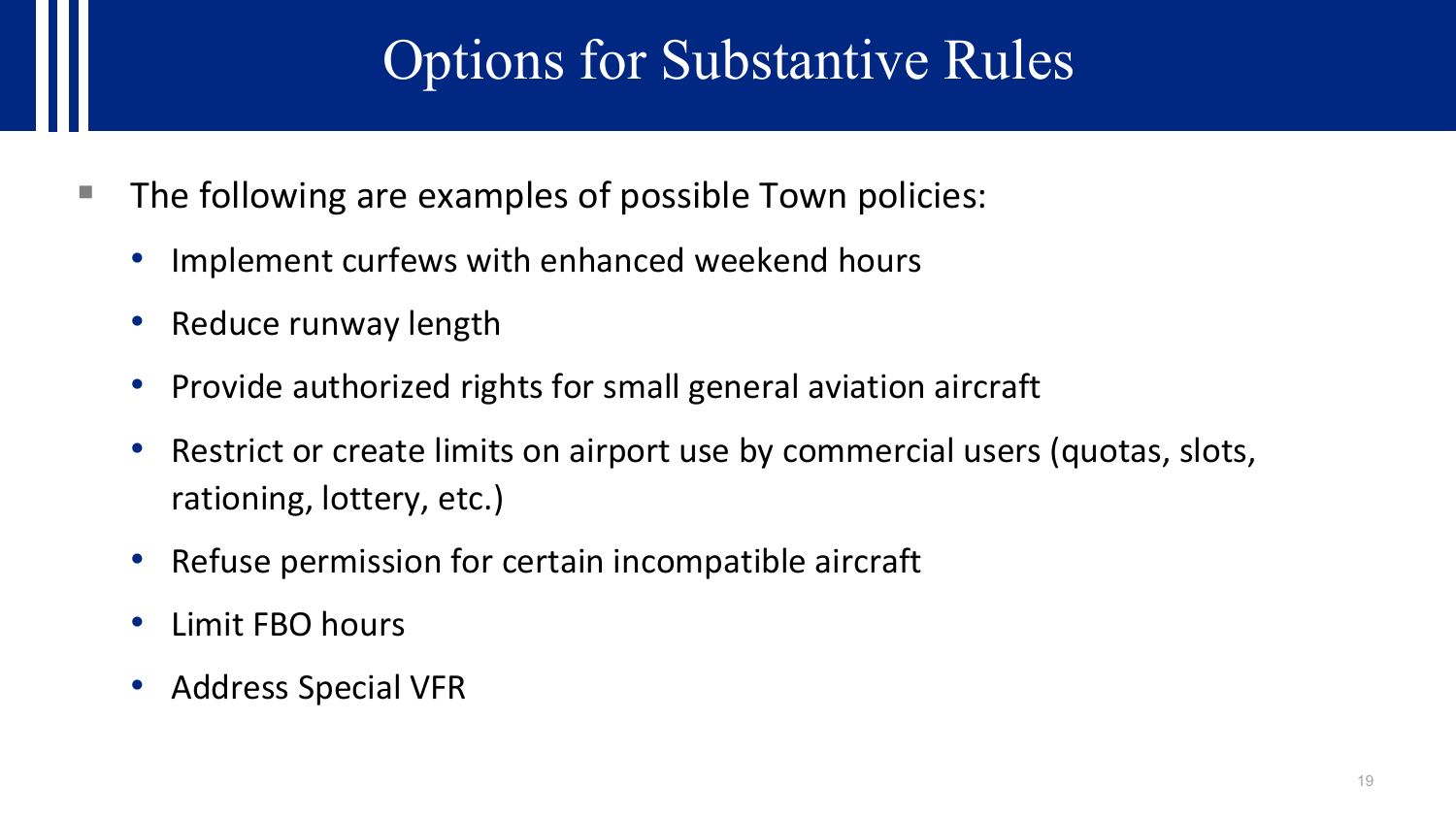#### Options for Substantive Rules

- Additional policies may include:
	- **East Hampton Town resident preferences and incentives**
	- **Extend control tower operations to maintain Class D airspace**
	- Noise-based restrictions
	- **Increased airport fees**
	- Green incentives (unleaded fuel and electric aircraft)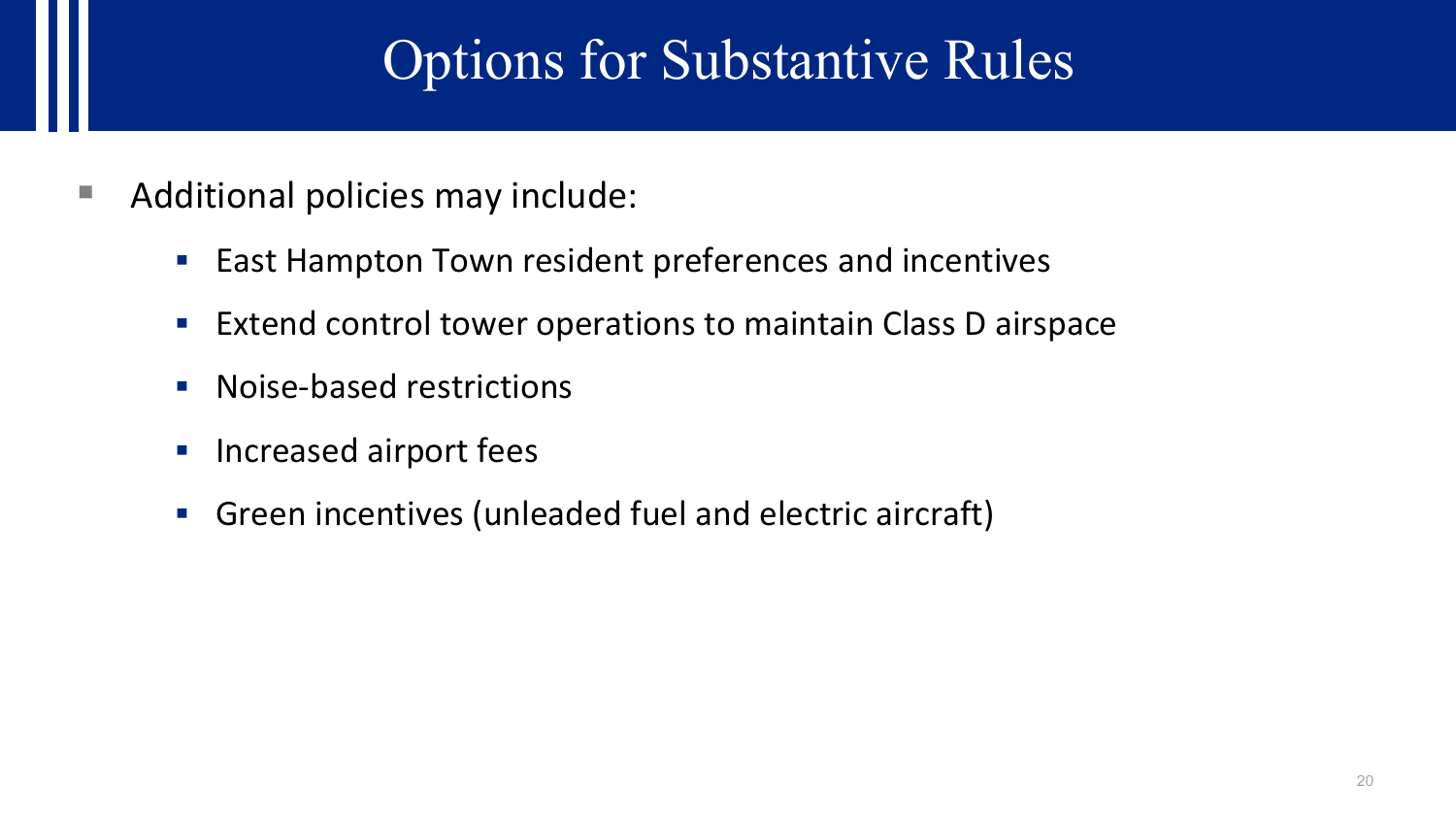### Next Steps

- Engage FAA in the process
- $\checkmark$  Update consultant reports based on additional community feedback
- $\checkmark$  Discuss initial parameters for private-use airport
- $\checkmark$  Identify any specific substantive rules for further analysis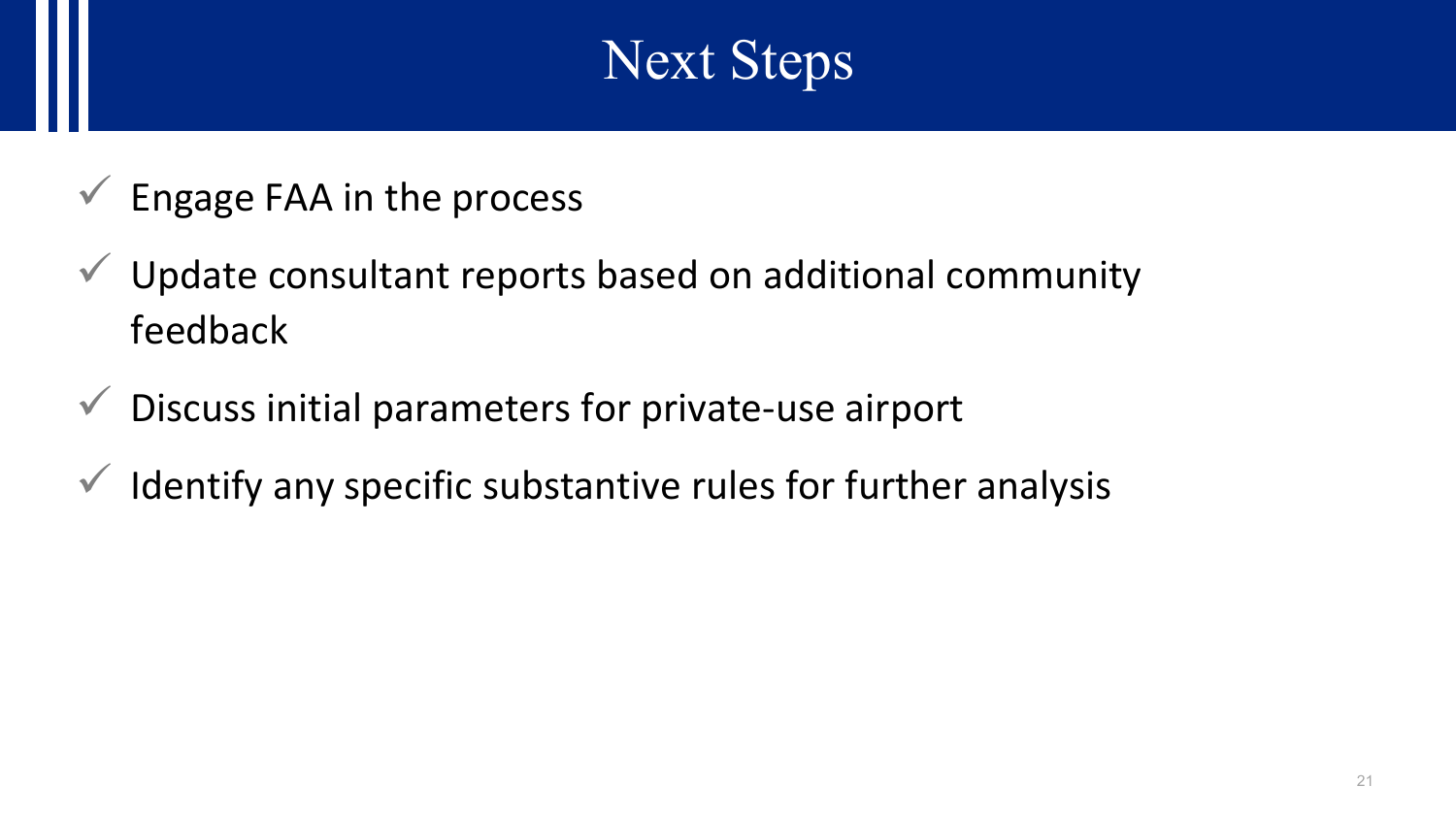# Appendix A

■ Annual Operations by Month (2017 to Present)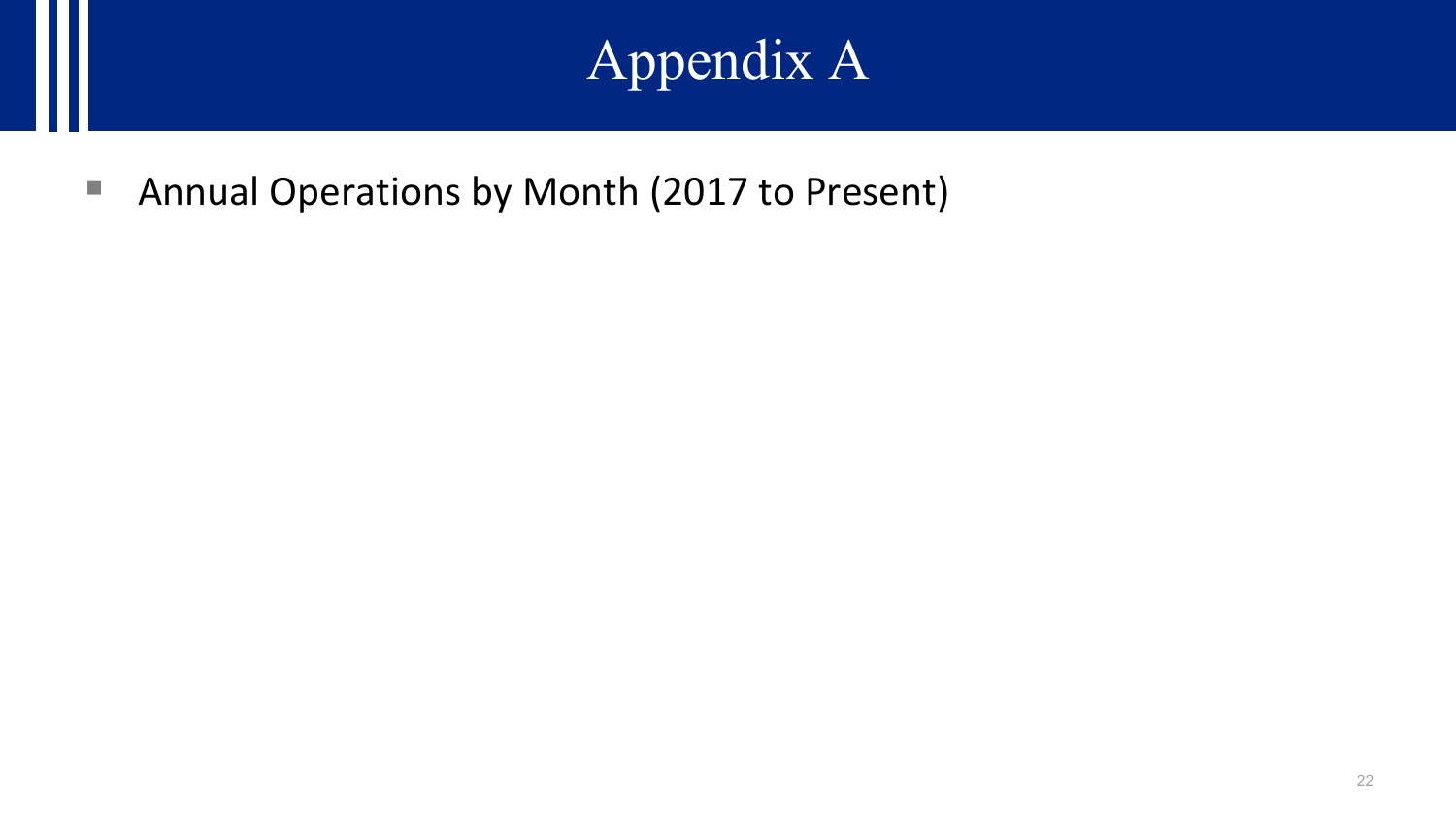|                   |              |       | <b>Source</b> |               |               | <b>Total Operations by type</b> |             |                |           |
|-------------------|--------------|-------|---------------|---------------|---------------|---------------------------------|-------------|----------------|-----------|
| <b>YEAR</b>       | <b>Total</b> | Local | Transient     | <b>Piston</b> | Turboprop     | <b>Helicopters</b>              | <b>Jets</b> | <b>Unknown</b> | Seaplane* |
| 2021              | <b>Ops</b>   |       |               | <b>Engine</b> | <b>Single</b> |                                 |             | Mode C         | $C-208$   |
|                   |              |       |               | SE & ME       | <b>Twin</b>   |                                 |             |                |           |
| Jan               | 1,284        | 666   | 618           | 748           | 58            | 266                             | 212         |                |           |
| Feb               | 890          | 494   | 396           | 604           | 38            | 154                             | 94          |                |           |
| Mar               | 1,210        | 660   | 550           | 760           | 68            | 184                             | 198         |                | 4         |
| Apr               | 1,454        | 598   | 856           | 732           | 80            | 402                             | 240         |                | 10        |
| May               | 2,754        | 898   | 1,856         | 1,138         | 312           | 854                             | 450         |                | 62        |
| Jun               | 4,410        | 934   | 3,476         | 1,420         | 840           | 1,144                           | 1,006       |                | 418       |
| Jul               | 5,758        | 886   | 4,872         | 1,554         | 1,364         | 1,376                           | 1,464       |                | 576       |
| Aug               | 6,138        | 892   | 5,246         | 1,636         | 1,338         | 1,739                           | 1,428       |                | 560       |
| Sep               | 3,666        | 842   | 2,824         | 1,234         | 684           | 1,056                           | 692         |                | 312       |
| Oct               |              |       |               |               |               |                                 |             |                |           |
| Nov               |              |       |               |               |               |                                 |             |                |           |
| Dec               |              |       |               |               |               |                                 |             |                |           |
| <b>Totals for</b> |              |       |               |               |               |                                 |             |                |           |
| Year              | 27,564       | 6,870 | 20,694        | 9,826         | 4,782         | 7,175                           | 5,784       |                | 1,948     |

*Town of East Hampton 2021 Operations*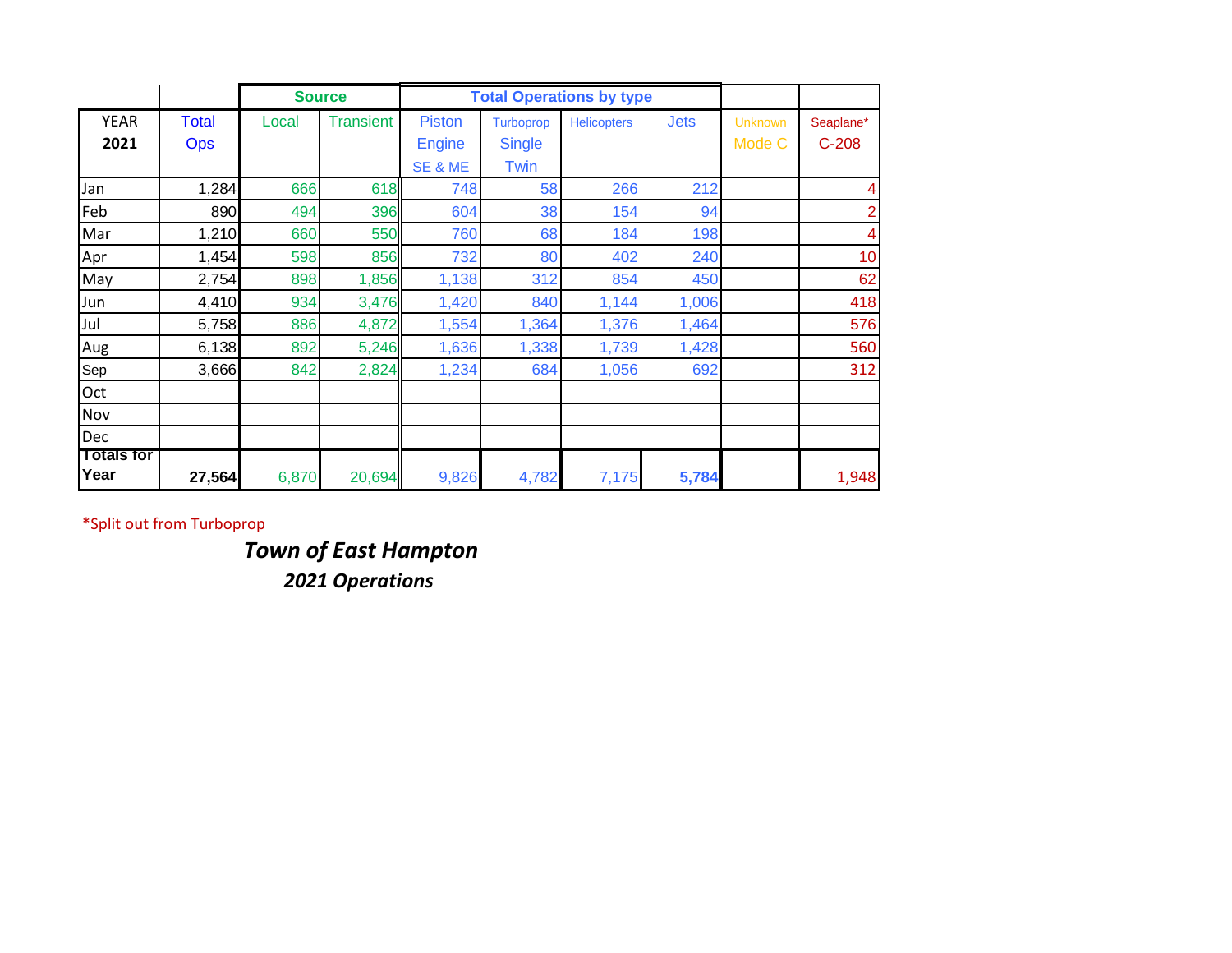|                   |              |       | <b>Source</b> |               |               | <b>Total Operations by type</b> |             |                |                |
|-------------------|--------------|-------|---------------|---------------|---------------|---------------------------------|-------------|----------------|----------------|
| <b>YEAR</b>       | <b>Total</b> | Local | Transient     | <b>Piston</b> | Turboprop     | Helicopters                     | <b>Jets</b> | <b>Unknown</b> | Seaplane*      |
| 2020              | <b>Ops</b>   |       |               | <b>Engine</b> | <b>Single</b> |                                 |             | Mode C         |                |
|                   |              |       |               | SE & ME       | Twin          |                                 |             |                |                |
| Jan               | 802          | 482   | 320           | 566           | 22            | 160                             | 54          |                | 6              |
| Feb               | 834          | 506   | 328           | 624           | 16            | 144                             | 50          |                | $\mathbf 0$    |
| Mar               | 796          | 450   | 346           | 530           | 50            | 116                             | 100         |                | $\mathbf 0$    |
| Apr               | 622          | 420   | 202           | 474           | 12            | 70                              | 66          |                | $\overline{0}$ |
| May               | 1,242        | 470   | 772           | 654           | 108           | 166                             | 314         |                | 34             |
| Jun               | 2,650        | 590   | 2,060         | 1,022         | 416           | 526                             | 686         |                | 156            |
| Jul               | 4,330        | 1,364 | 2,966         | 2,006         | 766           | 704                             | 854         |                | 326            |
| Aug               | 4,574        | 1,262 | 3,312         | 1,906         | 862           | 740                             | 1,066       |                | 332            |
| Sep               | 3,486        | 852   | 2,634         | 1,364         | 538           | 834                             | 750         |                | 232            |
| Oct               | 2,616        | 924   | 1,692         | 1,236         | 362           | 648                             | 370         |                | 148            |
| Nov               | 2,068        | 868   | 1,200         | 1,062         | 130           | 528                             | 348         |                | 16             |
| Dec               | 1,384        | 720   | 664           | 782           | 72            | 302                             | 228         |                | 9              |
| <b>Totals for</b> |              |       |               |               |               |                                 |             |                |                |
| Year              | 25,404       | 8,908 | 16,496        | 12,226        | 3,354         | 4,938                           | 4,886       |                | 1,259          |

*Town of East Hampton 2020Annual Ops*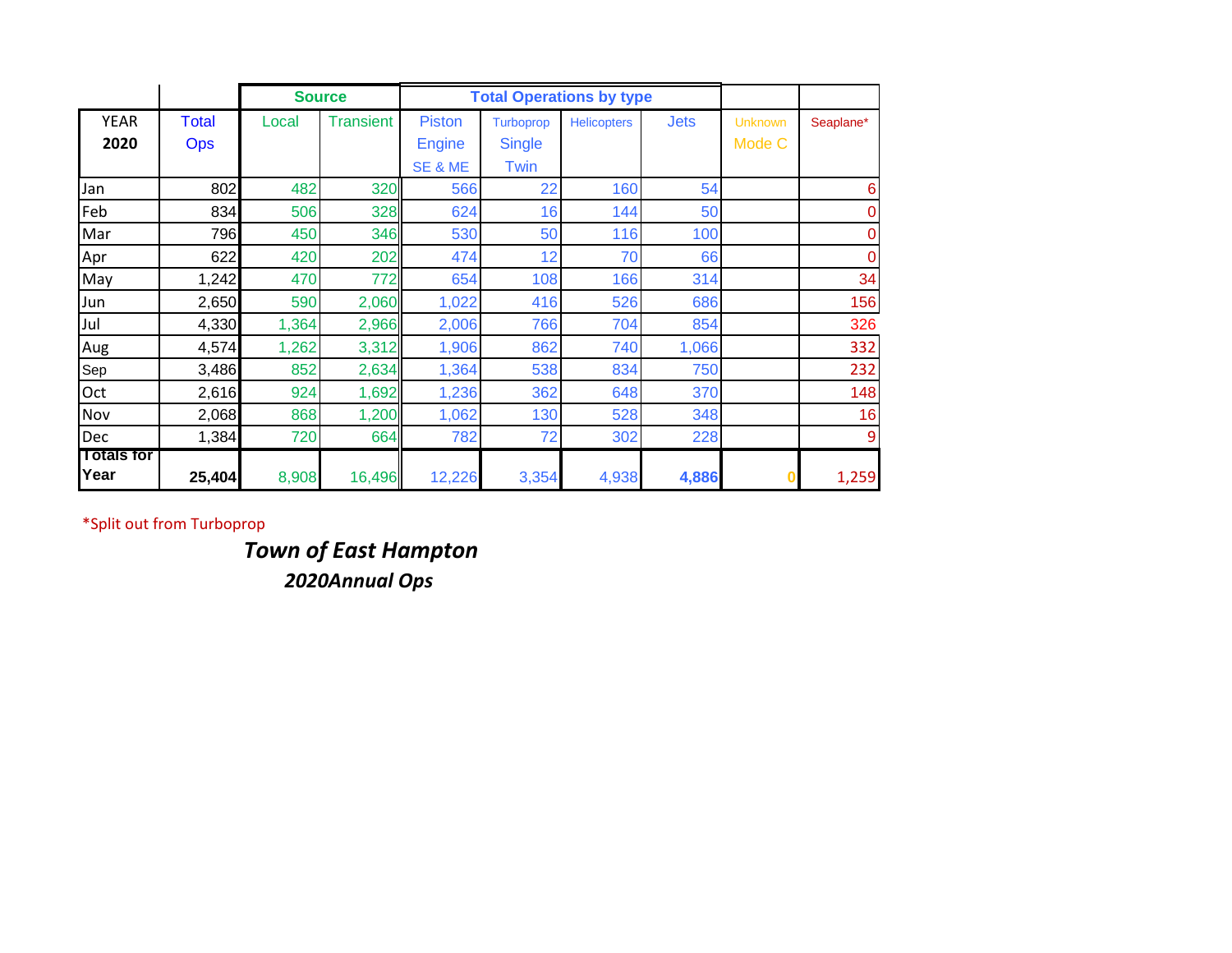|                   |            |       | <b>Source</b> |               |               | <b>Total Operations by type</b> |             |                |                  |
|-------------------|------------|-------|---------------|---------------|---------------|---------------------------------|-------------|----------------|------------------|
| <b>YEAR</b>       | Total      | Local | Transient     | <b>Piston</b> | Turboprop     | <b>Helicopters</b>              | <b>Jets</b> | <b>Unknown</b> | Seaplane*        |
| 2019              | <b>Ops</b> |       |               | <b>Engine</b> | <b>Single</b> |                                 |             | Mode C         |                  |
|                   |            |       |               | SE & ME       | Twin          |                                 |             |                |                  |
| Jan               | 520        | 216   | 304           | 284           | 16            | 152                             | 68          |                | 0                |
| Feb               | 642        | 330   | 312           | 440           | 28            | 148                             | 26          |                | $\overline{0}$   |
| Mar               | 716        | 340   | 376           | 436           | 36            | 186                             | 58          |                | $\overline{2}$   |
| Apr               | 896        | 430   | 466           | 568           | 60            | 192                             | 76          |                | 20               |
| May               | 2,416      | 626   | 1,790         | 910           | 442           | 740                             | 324         |                | 236              |
| Jun               | 3,840      | 708   | 3,132         | 1,170         | 874           | 1,224                           | 572         |                | 538              |
| Jul               | 6,780      | 884   | 5,896         | 1,744         | 1,678         | 2,234                           | 1,124       |                | 986              |
| Aug               | 7,410      | 992   | 6,418         | 1,848         | 1,918         | 2,334                           | 1,310       |                | 1,072            |
| Sep               | 3,012      | 790   | 2,222         | 1,124         | 516           | 962                             | 410         |                | 310              |
| Oct               | 1,526      | 684   | 842           | 824           | 188           | 356                             | 158         |                | 102              |
| Nov               | 1,302      | 560   | 742           | 696           | 96            | 384                             | 126         |                | 22               |
| Dec               | 760        | 394   | 366           | 482           | 64            | 144                             | 70          |                | $\boldsymbol{8}$ |
| <b>Totals for</b> |            |       |               |               |               |                                 |             |                |                  |
| Year              | 29,820     | 6,954 | 22,866        | 10,526        | 5,916         | 9,056                           | 4,322       |                | 3,296            |

*Town of East Hampton 2019 Annual Ops*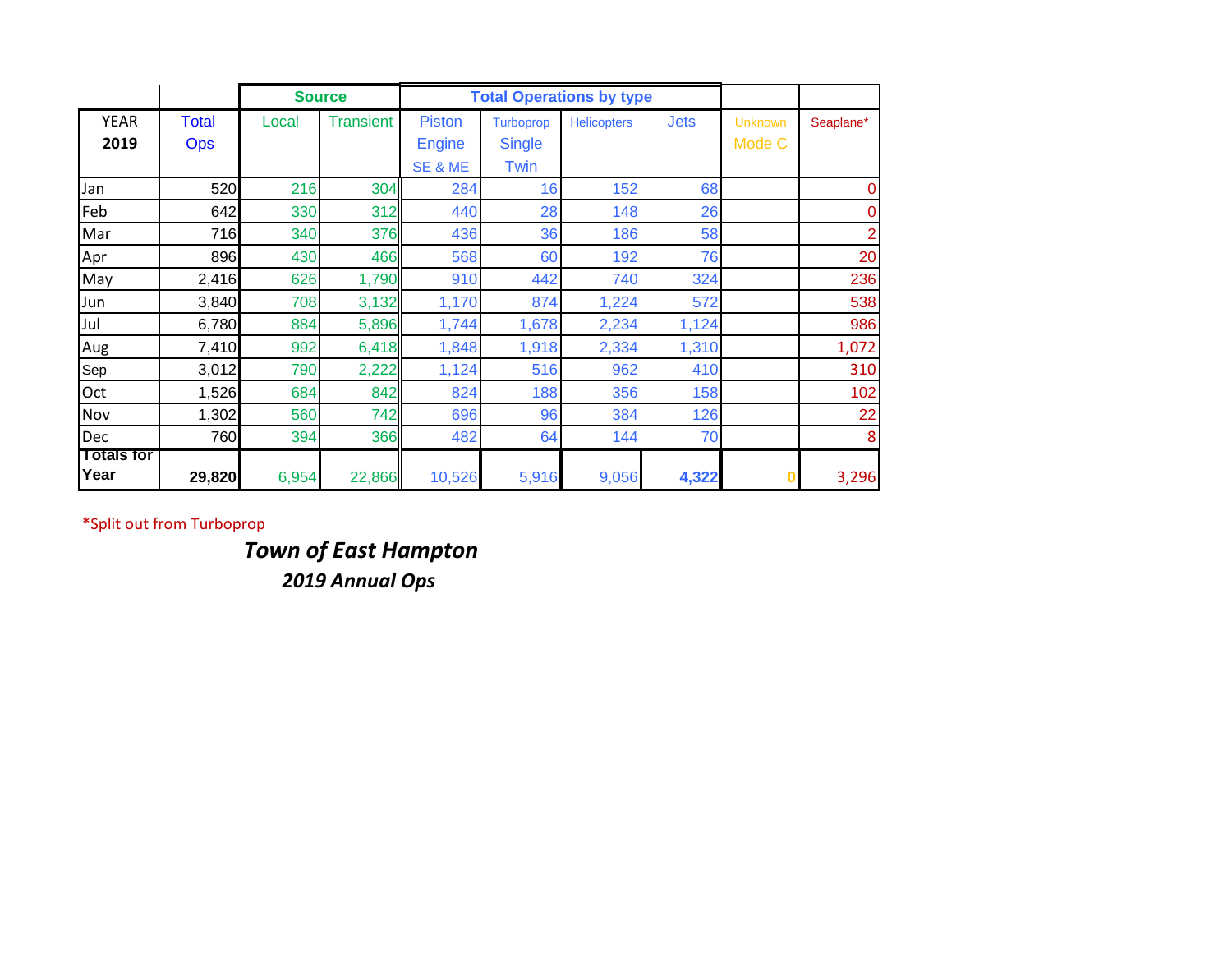|                           |            |               | <b>Source</b><br><b>Total Operations by type</b> |               |                                 |                    |             |                |                |
|---------------------------|------------|---------------|--------------------------------------------------|---------------|---------------------------------|--------------------|-------------|----------------|----------------|
|                           |            | <b>Source</b> |                                                  |               | <b>Total Operations by type</b> |                    |             |                |                |
| <b>YEAR</b>               | Total      | Local         | <b>Transient</b>                                 | <b>Piston</b> | Turboprop                       | <b>Helicopters</b> | <b>Jets</b> | <b>Unknown</b> | Seaplane*      |
| 2018                      | <b>Ops</b> |               |                                                  | <b>Engine</b> | <b>Single</b>                   |                    |             | Mode C         |                |
|                           |            |               |                                                  | SE & ME       | Twin                            |                    |             |                |                |
| Jan                       | 502        | 214           | 288                                              | 234           | 24                              | 182                | 62          |                | $\mathbf{O}$   |
| Feb                       | 436        | 172           | 264                                              | 224           | 24                              | 132                | 56          |                | 4              |
| Mar                       | 682        | 380           | 302                                              | 428           | 34                              | 176                | 44          |                | $\overline{2}$ |
| Apr                       | 818        | 320           | 498                                              | 446           | 50                              | 224                | 98          |                | 20             |
| May                       | 1,998      | 424           | 1,574                                            | 622           | 380                             | 664                | 332         |                | 198            |
| Jun                       | 4,058      | 648           | 3,410                                            | 1,134         | 892                             | 1,462              | 570         |                | 566            |
| Jul                       | 6,222      | 710           | 5,512                                            | 1,592         | 1,508                           | 2,088              | 1,034       |                | 844            |
| Aug                       | 6,884      | 728           | 6,156                                            | 1,602         | 1,670                           | 2,394              | 1,218       |                | 928            |
| Sep                       | 2,712      | 596           | 2,116                                            | 934           | 482                             | 922                | 374         |                | 252            |
| Oct                       | 1,522      | 572           | 950                                              | 730           | 254                             | 368                | 170         |                | 100            |
| Nov                       | 1,052      | 386           | 666                                              | 458           | 106                             | 362                | 126         |                | 28             |
| Dec                       | 778        | 402           | 376                                              | 536           | 46                              | 124                | 72          |                | $\mathbf 0$    |
| <b>Totals for</b><br>Year | 27,664     | 5,552         | 22,112                                           | 8,940         | 5,470                           | 9,098              | 4,156       |                | 2,942          |

*Town of East Hampton 2018 Annual Ops*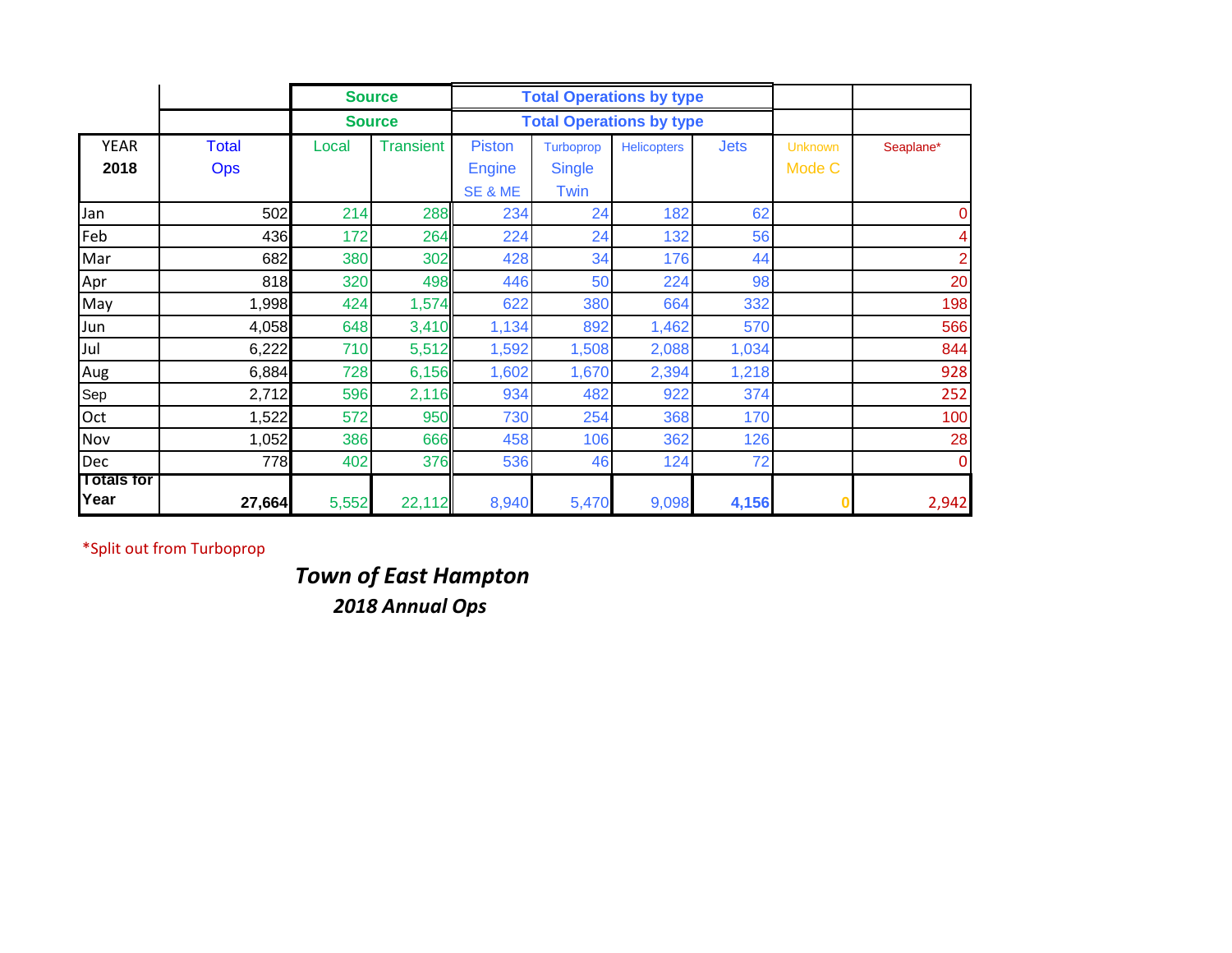|                   |        |       | <b>Source</b>    |               | <b>Total Operations by type</b> |                    |             |                |           |
|-------------------|--------|-------|------------------|---------------|---------------------------------|--------------------|-------------|----------------|-----------|
| <b>YEAR</b>       | Total  | Local | <b>Transient</b> | <b>Piston</b> | Turboprop                       | <b>Helicopters</b> | <b>Jets</b> | <b>Unknown</b> | Seaplane* |
| 2017              | Ops    |       |                  | <b>Engine</b> | <b>Single</b>                   |                    |             | Mode C         |           |
|                   |        |       |                  | SE & ME       | Twin                            |                    |             |                |           |
| Jan               | 590    | 300   | 290              | 352           | 32                              | 142                | 64          |                | 0         |
| Feb               | 530    | 230   | 300              | 318           | 30                              | 128                | 54          |                | 10        |
| Mar               | 458    | 200   | 258              | 210           | 26                              | 144                | 78          |                | 6         |
| Apr               | 962    | 356   | 606              | 566           | 74                              | 244                | 78          |                | 52        |
| May               | 1,524  | 274   | 1,250            | 638           | 148                             | 536                | 202         |                | 188       |
| Jun               | 3,622  | 688   | 2,934            | 1,124         | 820                             | 1,192              | 486         |                | 504       |
| Jul               | 6,030  | 864   | 5,166            | 1,698         | 1,322                           | 1,890              | 1,120       |                | 754       |
| Aug               | 7,118  | 902   | 6,216            | 1,830         | 1,558                           | 2,480              | 1,250       |                | 870       |
| Sep               | 3,196  | 662   | 2,534            | 1,070         | 572                             | 1,106              | 448         |                | 302       |
| Oct               | 1,436  | 566   | 870              | 696           | 174                             | 396                | 170         |                | 92        |
| Nov               | 1,450  | 580   | 870              | 724           | 104                             | 430                | 192         |                | 30        |
| Dec               | 630    | 302   | 328              | 374           | 18                              | 188                | 50          |                | 8         |
| <b>Totals for</b> |        |       |                  |               |                                 |                    |             |                |           |
| Year              | 27,546 | 5,924 | 21,622           | 9,600         | 4,878                           | 8,876              | 4,192       |                | 2,816     |

#### *Town of East Hampton 2017 Annual Ops*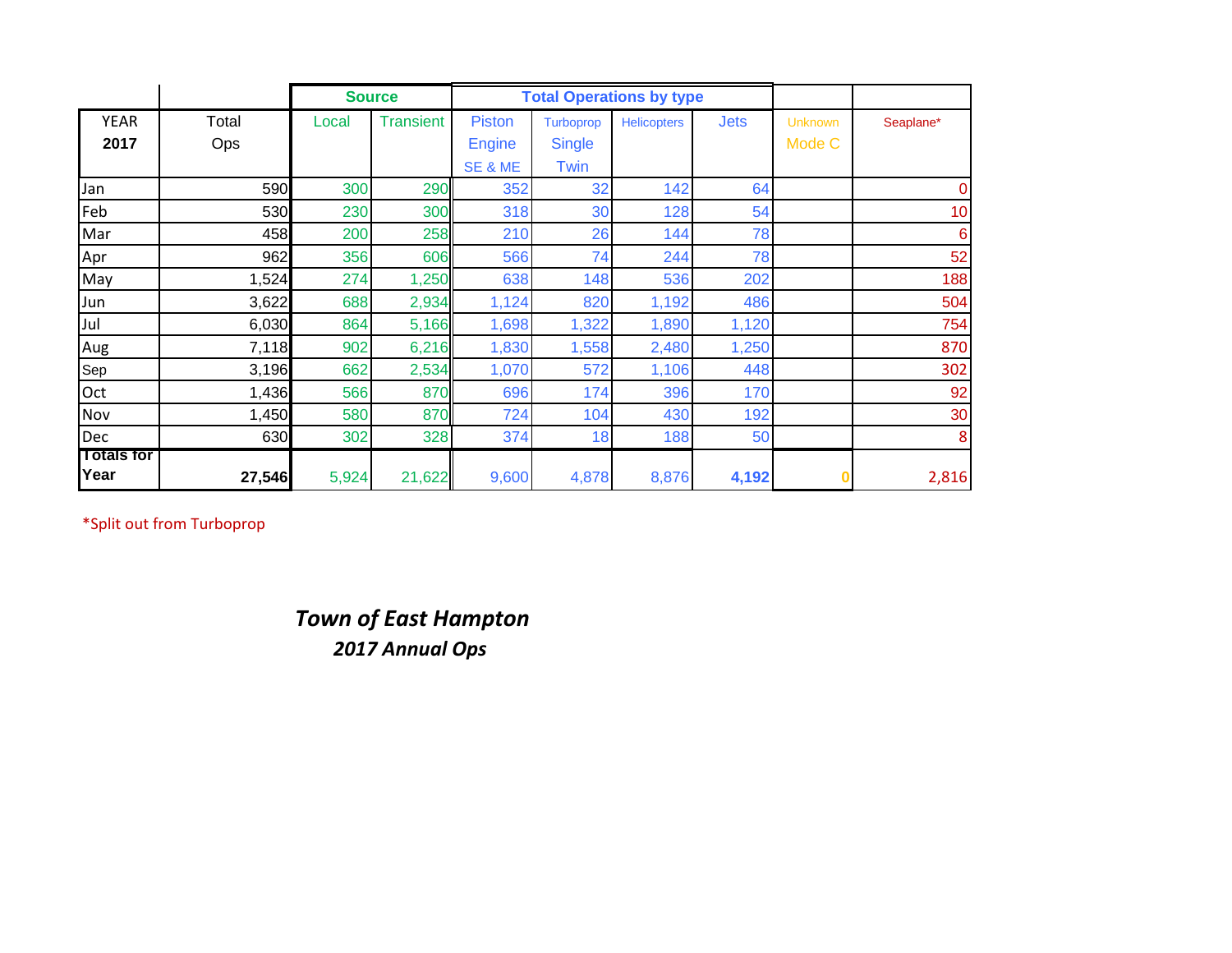# Appendix B

■ HTO Class D Airspace